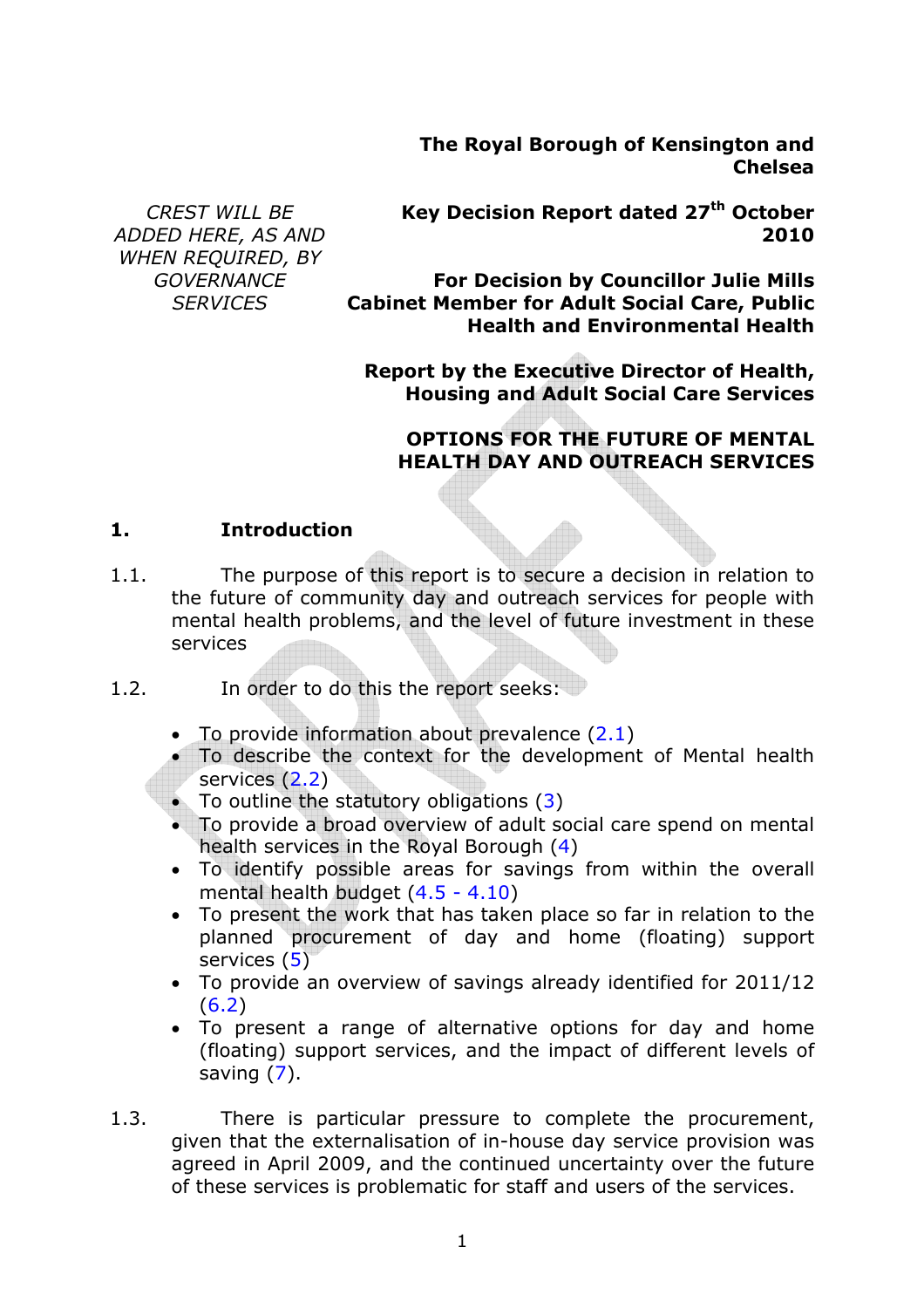- 1.4. Additional pressure arises because this procurement is a key element in the development of personalisation across mental health services.
- 1.5. A Cost Challenge was undertaken earlier in the year which identified scope for achieving savings within Mental Health Day services. Proposals in this report offer opportunities to achieve savings from within these services.
- 1.6. Given the current economic climate, and the fact that we are considering entering contracts that will define the level of spending for the next 2-3 years, four options for possible ways forward are presented, with their respective savings, benefits challenges and risks.

## **2. Background**

## **2.1. Mental Health Prevalence**

- 2.1.1. The Joint Strategic Needs Assessment provides the following key messages in relation to the prevalence of mental ill-health in the Royal Borough:
	- The borough ranks fourth highest in the country for the proportion of people on Primary Care practice registers with severe and enduring mental illness (2200).
		- There are likely to be 4,000 5,000 people at any one time with depression, 7,000 to 8,000 with anxiety, and a significant number with other disorders. The vast majority of people with common mental illness (probably about 90 per cent) are seen within a primary care setting.

Severe and common mental illnesses are probably not becoming more prevalent, but more and more people will be diagnosed due to better case finding and more primary care counselling capacity.

2.1.2. People supported through secondary care will tend to be those with the most severe mental illness, and most likely to need and be eligible for social care services. A recent exercise carried out by the Mental Health Trust, (CNWL) showed that they were supporting 1720 patients. 1001 were supported through the community teams, 518 though outpatients, and 201 through psychological services. It also showed that users with both non-psychotic and psychotic problems are supported, but that there are particularly high numbers of patients with ongoing or recurrent psychosis, affective disorders, many of whom are difficult to engage.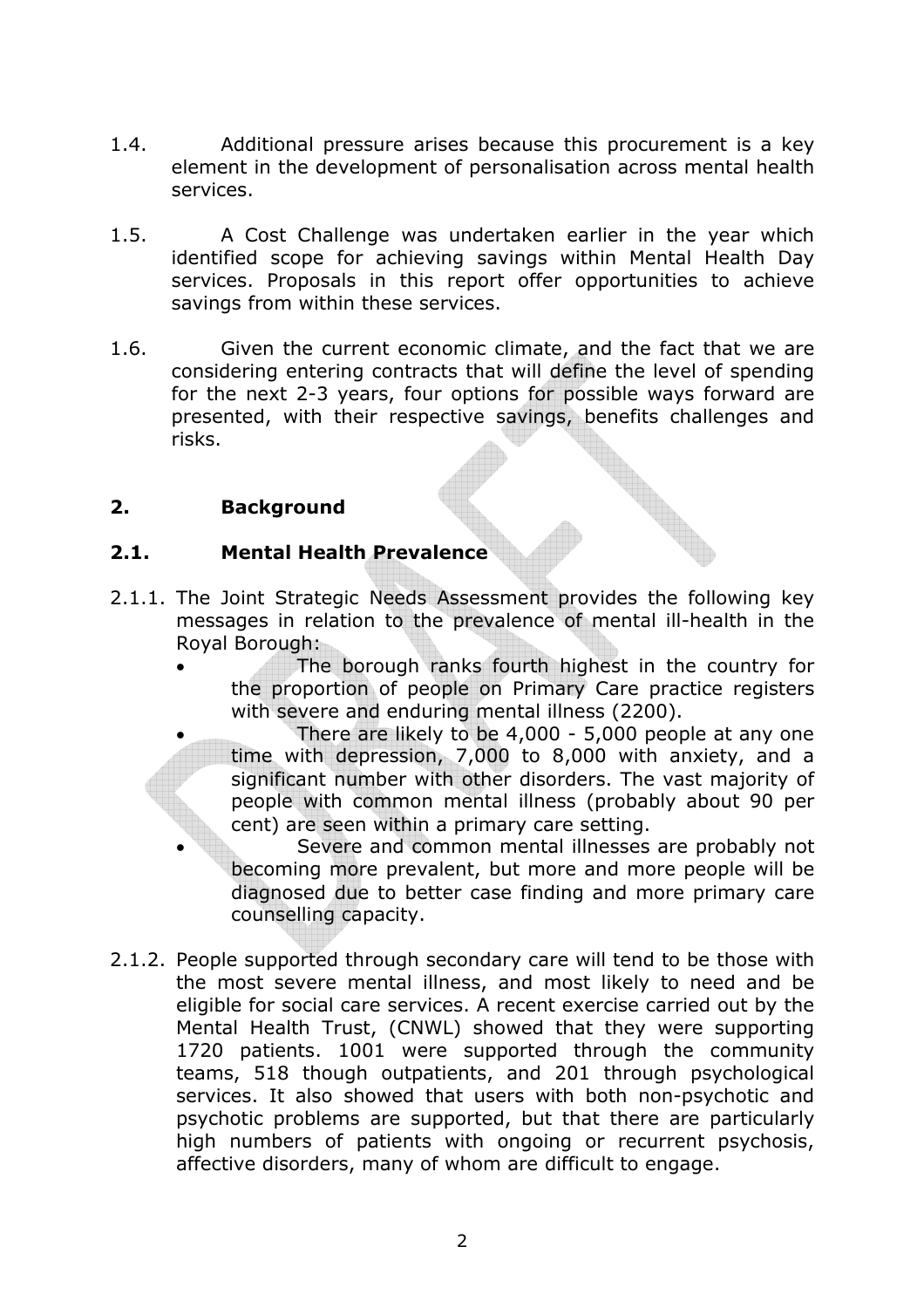- 2.1.3. It is reasonable to assume that most of the 1519 patients supported through community teams and outpatients services would have eligible needs (see **3.3 The Duty to Provide Services**).
- 2.1.4. Further, the JSNA shows 2200 people severe mental illness (SMI) supported through primary care, and some of these may also be eligible for social care services. The potential need is therefore likely to be significantly higher than the numbers of users currently in receipt of social care services (1100).

### **2.2. The Development of Mental Health Services**

- 2.2.1. The proposed reconfiguration of services represented by the procurement comes about in the context of a continuing pattern of changes to mental health services that date back before the NHS and Community Care Act. The background to these changes was covered in an earlier Key Decision Report Key (KD03038), which was discussed at committee in January and March 2009 and agreed on 14th April 2009.
- 2.2.2. In brief this described the decline of inpatient numbers since 1954 and the parallel increase in social methods of rehabilitation and resettlement in the community, the availability of welfare benefits and the use of antipsychotic medication.
- 2.2.3. Until fairly recently, services have focused on the containment of a mental health condition and its impact, and as a consequence people with mental health problems often remain stuck in specialist mental health provision, or living isolated lives disconnected from mainstream services and the wider community.
- 2.2.4. However, there is now an increasing focus on Recovery as key to the delivery of effective mental health services. This assumes that the majority of mental health issues are treatable and should be regarded in the same light as other health conditions, as ones from which the individual can, with appropriate support, to a greater or lesser extent recover. It requires front line services to be delivered in a manner which is customised to the needs of the individual, rather than being delivered in a generic style into which individuals have to fit.
- 2.2.5. This Recovery approach is echoed and supported by the White Paper, **"Our Health, Our Care, Our Say: a New Direction for Community Services"** (DOH 2006) and the development of "personalisation", which in social care, means every person across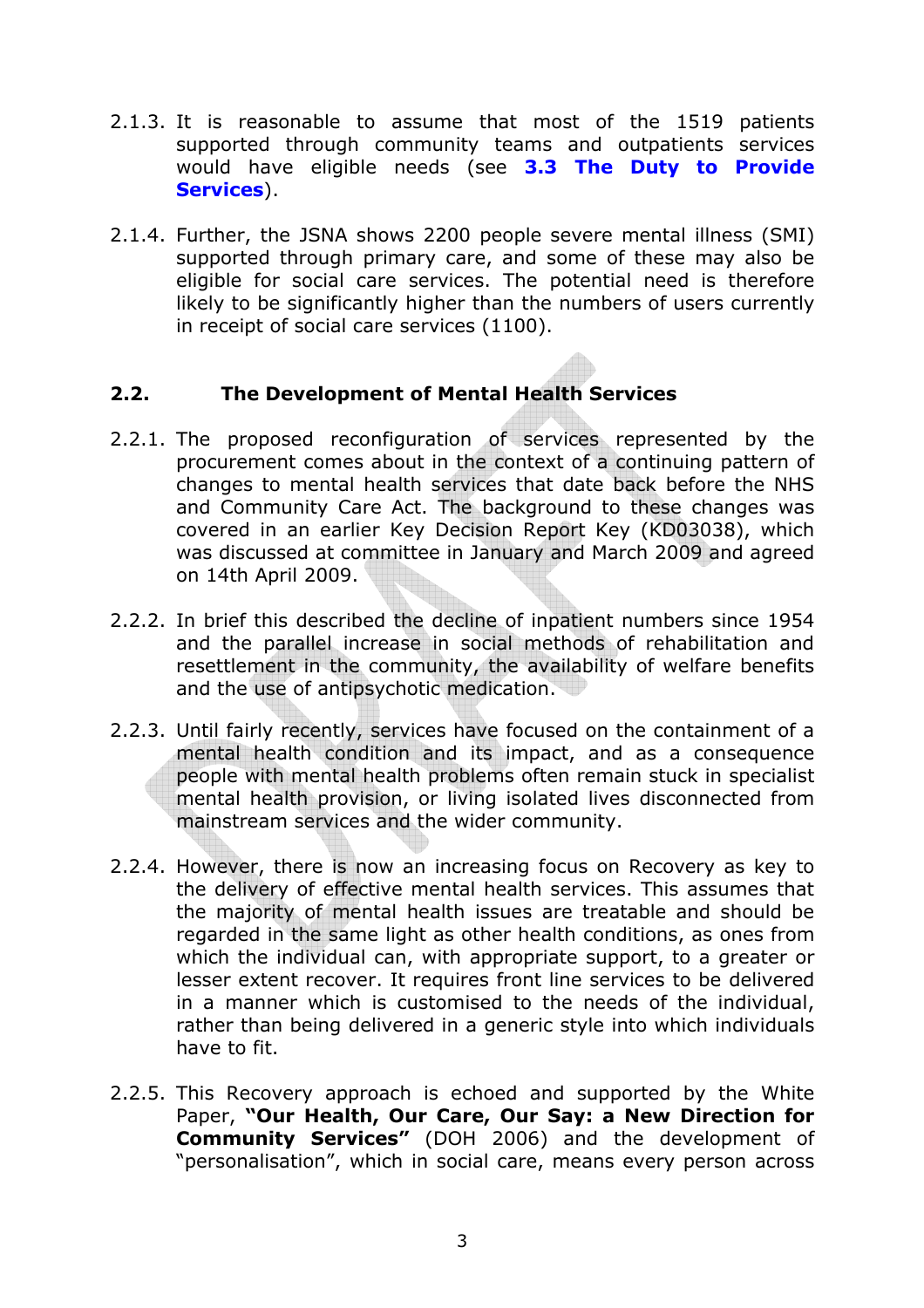the spectrum of need having choice and control over the shape of his or her support, in the most appropriate setting.

2.2.6. The local Mental Health Trust is currently engaged in a process of modernisation of their community services, with changes and reorganisation of community teams, focused on the principle of Recovery (as described in 2.2.4). In developing the model for procurement, officers have been conscious of the need to ensure that the developments in social care services mirror and support these developments in secondary care, and the Trust is equally dependent on the Royal Borough for the delivery of services to support the changes they are making.

## **3. Statutory Duties**

3.1. In considering the obligations of the Local Authority to provide services to people with mental health problems, there are 2 aspects that need to be addressed. First, there is the assessment of a person's needs, and secondly, bearing in mind the outcome of that assessment, a decision to provide (or not) particular services.

## **3.2. The Duty to Assess**

- 3.2.1. There are a number of statutes that deal with the matter of assessment. The overarching duty on local authorities is set out in the **NHS and Community Care Act 1990**.
- 3.2.2. **Section 47(1)** imposes a duty on local authorities to carry out an assessment of need for community care services with people who appear to need such services and then, having regard to that assessment, to decide whether those needs call for the provision by them of services.
- 3.2.3. An assessment is triggered where :
	- The person appears to be someone for whom community care services could be provided **and**
	- The person's circumstances may need the provision of some community care services
- 3.2.4. There are a number of other Acts which deal with the matter of assessment. For mental health services there are particular duties under the **Mental Health Act 1983,** which was amended by the **Mental Health Act 2007.**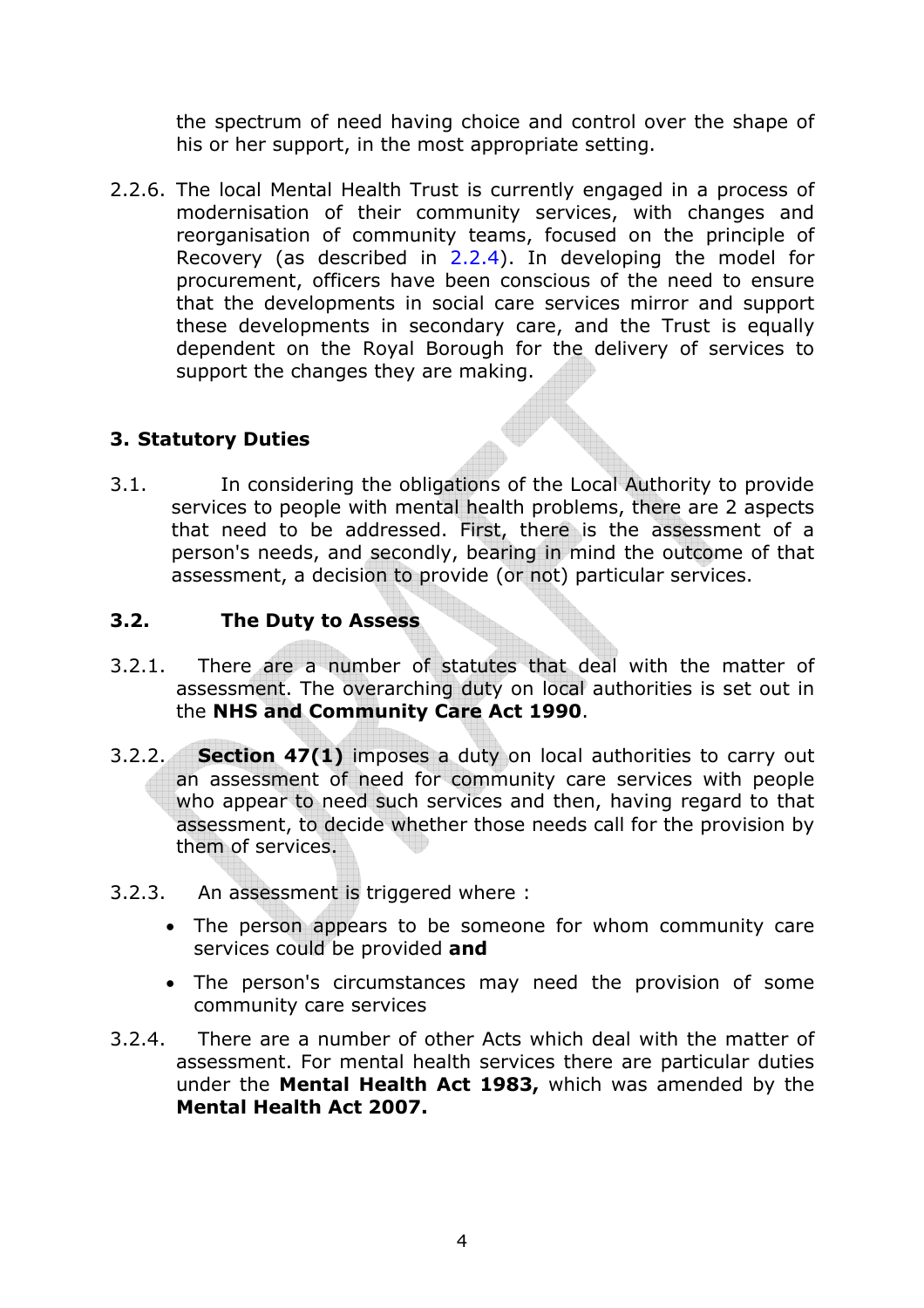### 3.2.5. **Mental Health Act Assessment**

- 3.2.5.1. Under the mental health legislation, Approved Mental Health Professionals (AMHP's) who until the 2007 Act were called Approved Social Workers (ASWs), have the legal duty to coordinate MHA assessments.
- 3.2.5.2. AMHP's can be social workers, nurses, occupational therapists or psychologists, but in the Royal Borough are all Social Workers. They have been trained and approved by the local social services authority to carry out certain functions under the Mental Health Act including the power to make an application for admission to hospital under a section of the Act where necessary and proper. Before doing so, the AMHP carry out an assessment and satisfy themselves that detention in hospital is, in all the circumstances, the most appropriate way of providing the care and medical treatment the patient needs.
- 3.2.5.3. Compulsory detention in hospital will be a last resort. Having gathered the facts the AMHP will look for the least restrictive alternative. The AMHP will also consider the wider social factors and implications for the person in making a decision.
- 3.2.5.4. **Section 117** of the Mental Health Act also requires a Local Authority jointly with the Health Authority to provide aftercare services for people leaving hospital after being compulsorily detained. It is implicit in such a duty that a process of assessment must be undertaken prior to discharge to identify needs and how they will be met.

## **3.3. The Duty to Provide Services**

- 3.3.1. Once a community care assessment is carried out, councils need to make decisions about whether to provide support or not to individuals. Fair Access to Care Services (FACS) provides councils with an eligibility framework for adult social care to identify whether or not the duty to provide services is triggered.
- 3.3.2. The duty on social services to provide or arrange services is triggered only for those people with eligible needs - that is needs above the threshold for services line. The national FACS policy states that councils may take account of the resources available to them in deciding which level of need to meet.
- 3.3.3. Needs that are identified as eligible needs and which sit within the laws relating to a duty on Social Services to provide services must be met. How those needs are met is a separate issue.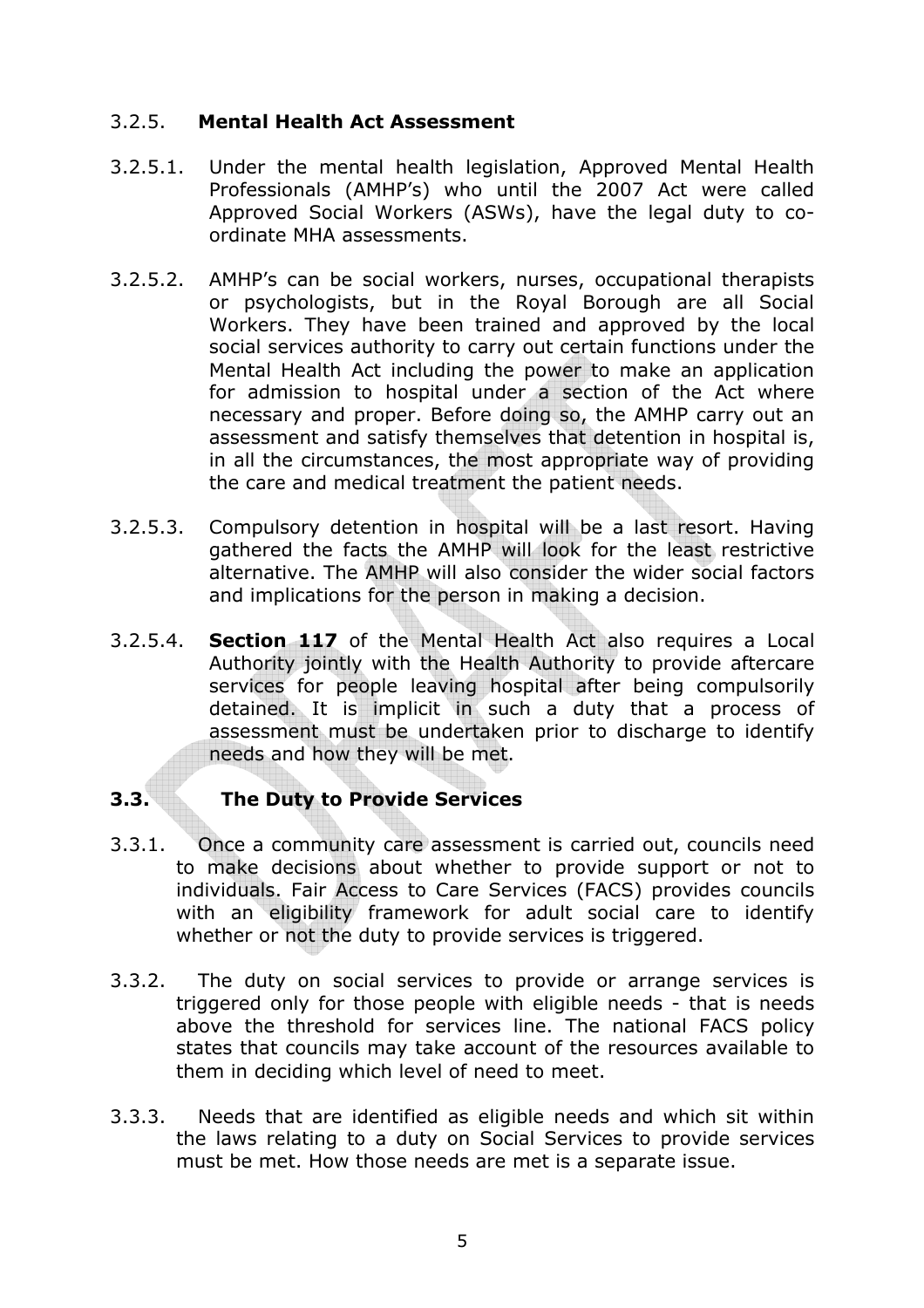- 3.3.4. The duty to arrange/provide services for people with Eligible Needs is addressed in several pieces of legislation. In particular:
	- The **National Assistance Act 1948 Section 29** specifies that that the local council has a duty to exercise its powers for people 'ordinarily resident' in its area and must provide social work advice and support service, facilities for rehabilitation and adjustment to disability and for occupational, social, cultural and recreational activities
	- The **Chronically Sick and Disabled Person's Act 1970 Section 2 (1)** sets out the types and range of services that should be available to meet the needs of 'disabled people', including; the provision of practical assistance in the home; recreational facilities outside the home or assistance to take advantage of educational facilities; assistance with works for adaptation in the home; provision of meals.
	- As indicated above, the **Mental Health Act 1983 Section 117**  creates a **joint duty** on Health and Local Authorities to provide after care services to various categories of people who have been detained in hospital, for as long as the person needs them. Aftercare services are not defined in the Act but will include social work support in helping the ex-patient with problems of accommodation or family relationships, the provision of domiciliary services and the use of day centre and residential facilities.
- 3.3.5. Thus, there is a clear duty embedded in legislation for Local Authorities to provide for the assessed needs of people with mental health problems. Though the type or model of day service is not specified, there is a clear expectation that support be provided in the areas of need currently delivered through day and outreach services.

## **3.4. Equalities Legislation and Duties**

- 3.4.1. Like other public sector bodies, the Council is subject to various legal obligations and duties in relation to the fair and equal treatment of people who receive Council services. These are embedded in the Race Relations Act 1976 and the Race Relations (Amendment) Act 2000, the Disability Discrimination Act 2005 and the Equality Act 2006.
- 3.4.2. The Council's general disability equality duties which require due regard to be given to:-
	- The need to eliminate unlawful discrimination;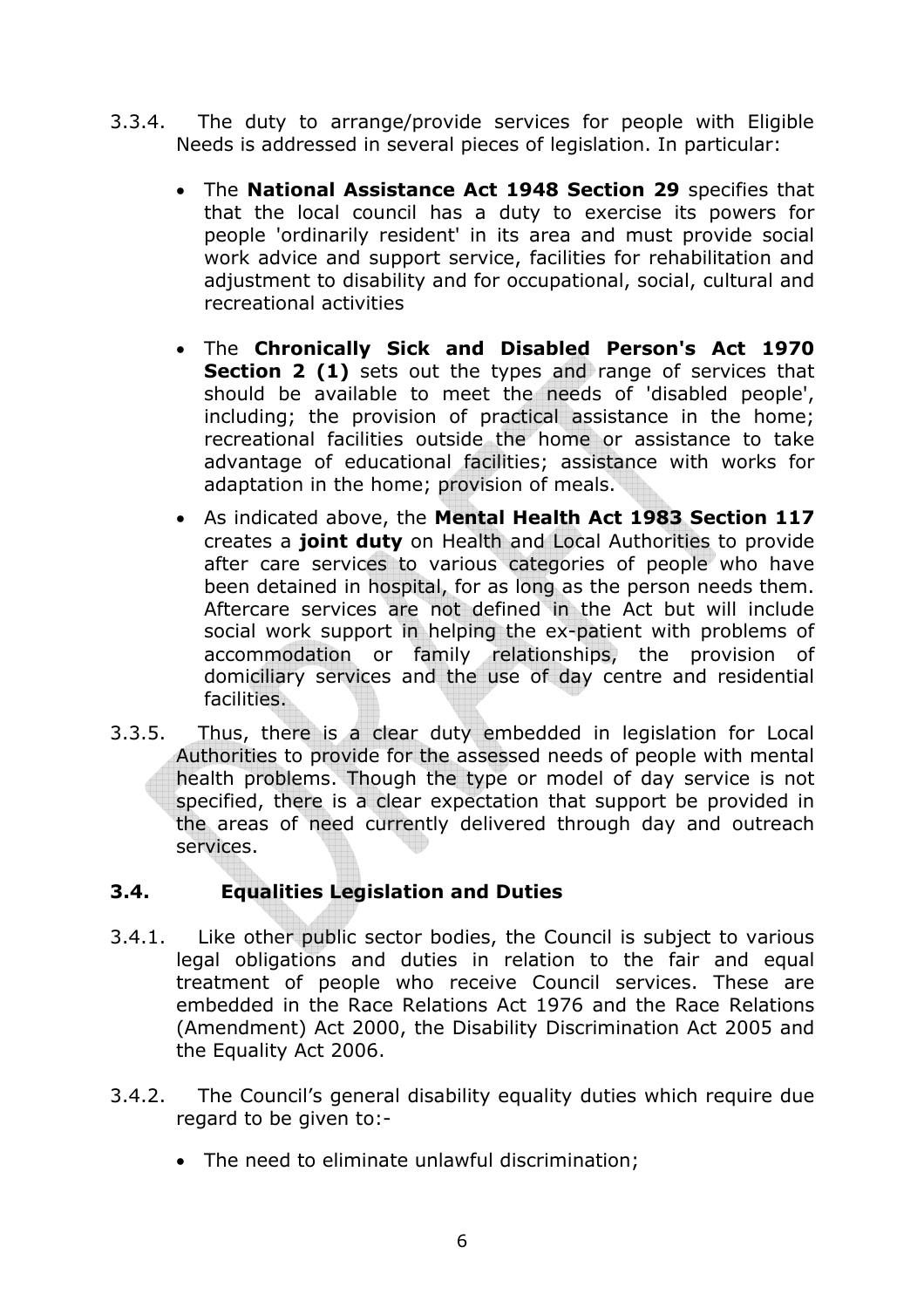- The need to promote equality of opportunity between disabled persons and other persons;
- The need to take account of disabled persons disabilities even where it involves treating disabled persons more favourably;
- The need to promote positive attitudes towards disabled persons;
- The need to encourage participation by disabled persons in public life.

## **3.5. Housing Duties**

- 3.5.1. Local authorities' "main housing duty", as it is often described, arises from Part 7 of the Housing Act 1996 (as amended by the Homelessness Act 2002). Where an authority is satisfied that a housing applicant is eligible for assistance, unintentionally homeless and falls within a specified priority need group, there is a statutory duty to ensure that suitable accommodation is available for the applicant and his or her household. The groups specified within the definition of priority need include people who are vulnerable in some way, mental illness being one of the examples given. People for whom a local authority accepts a duty in this way are described as statutorily homeless.
- 3.5.2. The duty to ensure suitable accommodation is available (usually discharged by the Council arranging temporary housing of some kind) continues until such time as a settled housing solution becomes available to the applicant or some other circumstance brings the duty to an end. For the majority of all statutorily homeless cases, the "settled housing solution" is currently delivered through an offer of permanent social housing, via the local authority housing register.
- 3.5.3. Locally, the agreed aim within HHASC has been to minimise the number of mentally ill people needing to be dealt with under the homeless legislation by commissioning a range of appropriate support services. These fall into two main categories:
	- Supported housing schemes, which provide a more suitable option for mentally ill people who would struggle to live independently and to manage the responsibilities of a tenancy.
	- Floating support, outreach and other community-based services including daytime activities, which support mentally ill people in independent housing and help to prevent tenancies breaking down.
- 3.5.4. The Royal Borough has developed good provision in both the above areas over the past 10 years and this has had a major impact in reducing a number of identified problems. These included a large "revolving door" population of people caught in a repeated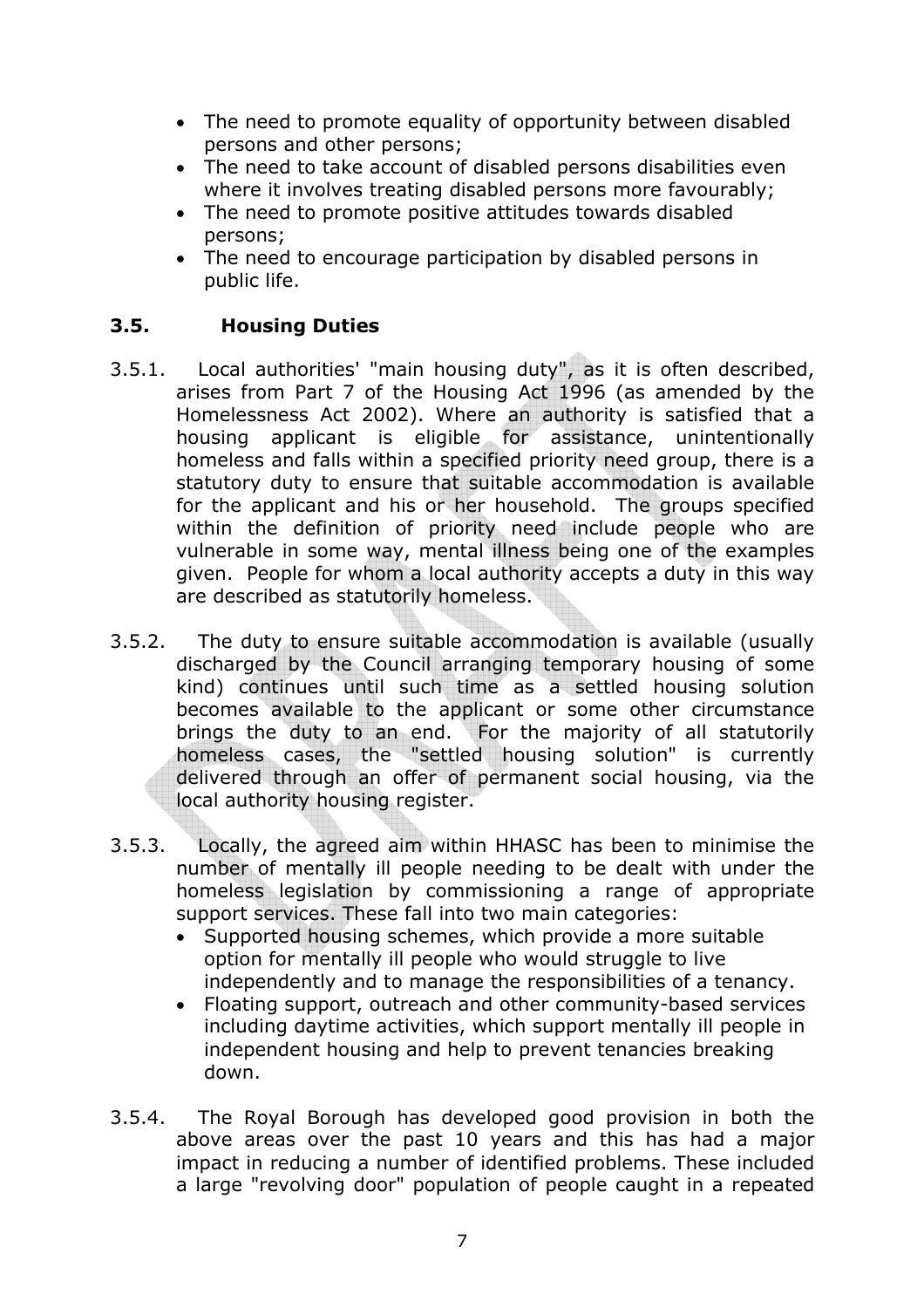cycle of tenancy breakdown, homelessness and hospital admission, with accompanying repercussions for the local community. If current service provision were significantly reduced, these problems would return. With more mentally ill people going through the statutory homeless route, there would also be an increase in:

- The use of inappropriate temporary accommodation for this client group, placing both individuals the local community at risk.
- The number of people inappropriately allocated their own tenancy, with negative consequences for neighbours and housing management services.

### **4. Current Funding for Mental Health Services**

- 4.1. The total level of funding for mental health services across NHS K&C and the Royal Borough is therefore £52m of which the Royal Borough contributes 18%.
- 4.2. The current level of Department of Health funding for Mental Health services is illustrated in the table below.

| <b>Service Area</b>                                | Cost(E) |
|----------------------------------------------------|---------|
| In Borough Placements/Services                     | 1,200k  |
| West London Mental Health Trust patients           | 1,200k  |
| Central and North West London NHS Foundation Trust | 29,800k |
| Specialist Consortia (Forensic, eating disorders)  | 5,300k  |
| <b>Other Placements</b>                            | 3,000k  |
| <b>Forensic Team</b>                               | 920k    |
| <b>Forensic Hostel</b>                             | 690k    |
| <b>Primary Care Liaison Nurses</b>                 | 350k    |
| Dementia Service                                   | 450k    |
| <b>Court Diversion Scheme</b>                      | 10k     |
| <b>Perinatal Services</b>                          | 5k      |
| Improving Access to Psychological Therapies        | 2k      |
| Total                                              | 43,0    |
|                                                    |         |

4.3. The current level of funding for Mental Health services provided by the Royal Borough is illustrated in the table below (this includes only costs within the control of this Business Group, recharges from other Business Groups have been excluded):

| <b>Service Area</b>                | Gross (£) |
|------------------------------------|-----------|
| Management & Support Services      | 681k      |
| Assessment & Care Management       | 1,681k    |
| <b>Residential Home Placements</b> | 1,026k    |
| Supported/Other Accommodation      | 1,034k    |
| Supporting People Funding          | 2,132k    |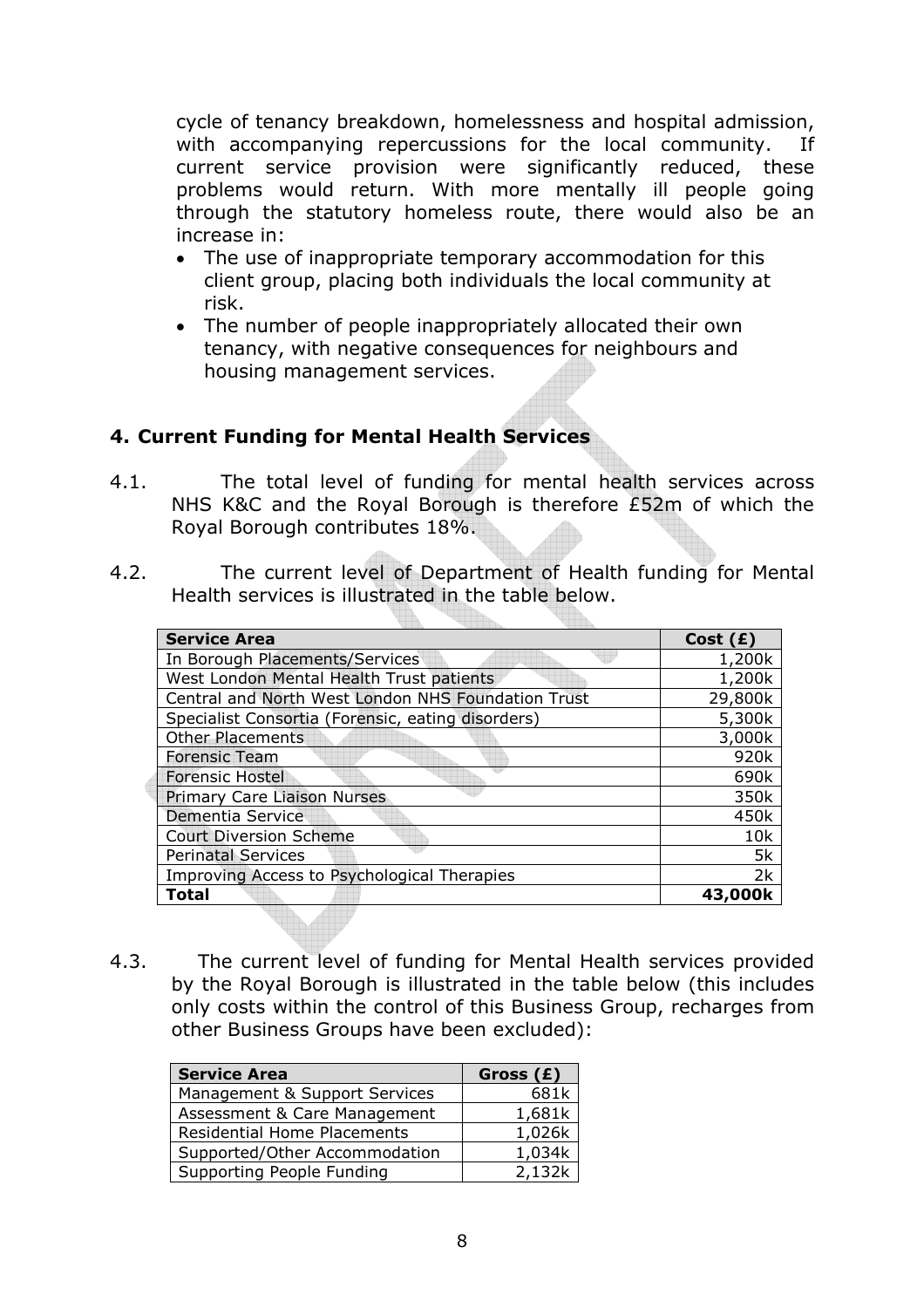| Home Care    | 1 Q L  |
|--------------|--------|
| Day Care     | 2,239k |
| Other        | 666k   |
| <b>Total</b> | 9,478k |

4.4. The following sections (4.5 - 4.10) provide some detail of these costs, and some indication of the potential for savings from each area.

### **4.5. Management & Support Services**

4.5.1. The budget for this area of service is £681k. The costs relate to recharges of Business Group management and support functions which support mental health services. The majority of the posts charged to the service are not dedicated to mental health services and the costs represent proportions of individual officer's time. Savings in these costs would therefore need to arise from a review of Business Group management and support functions which is outside the scope of this report.

## **4.6. Assessment & Care Management**

- 4.6.1. The budget for on this area of service is £1,681k, which provides support to 1100 service users (based on 2009/10 data).
- 4.6.2. This includes funding for mental health social work posts, all of whom are also  $AMHP's$  (see  $3.2.5.1$ ) and therefore responsible for delivering the Local Authorities duties under the Mental Health Act. This is a statutory service, and includes work with a non-resident population (if they have a mental health crisis in the Royal Borough). This is a high profile service, and is very important in managing risk to users and the wider population.
- 4.6.3. As well as their AMHP duties, the social workers work jointly with Mental Health Trust staff as part of the community mental health teams (CMHTs) to deliver other assessment and care management functions to people with mental health problems. There are 27.6 full time equivalent posts.
- 4.6.4. The Trust are currently in the process of review and reorganisation of their services (see 2.2.6), so this is an opportune time to flag up the need for economies. However, experience suggests that the CMHT's are operating at capacity and it is doubtful that savings could be made in this area without a significant impact on frontline services to users. The JSNA also suggests that secondary care services match need well.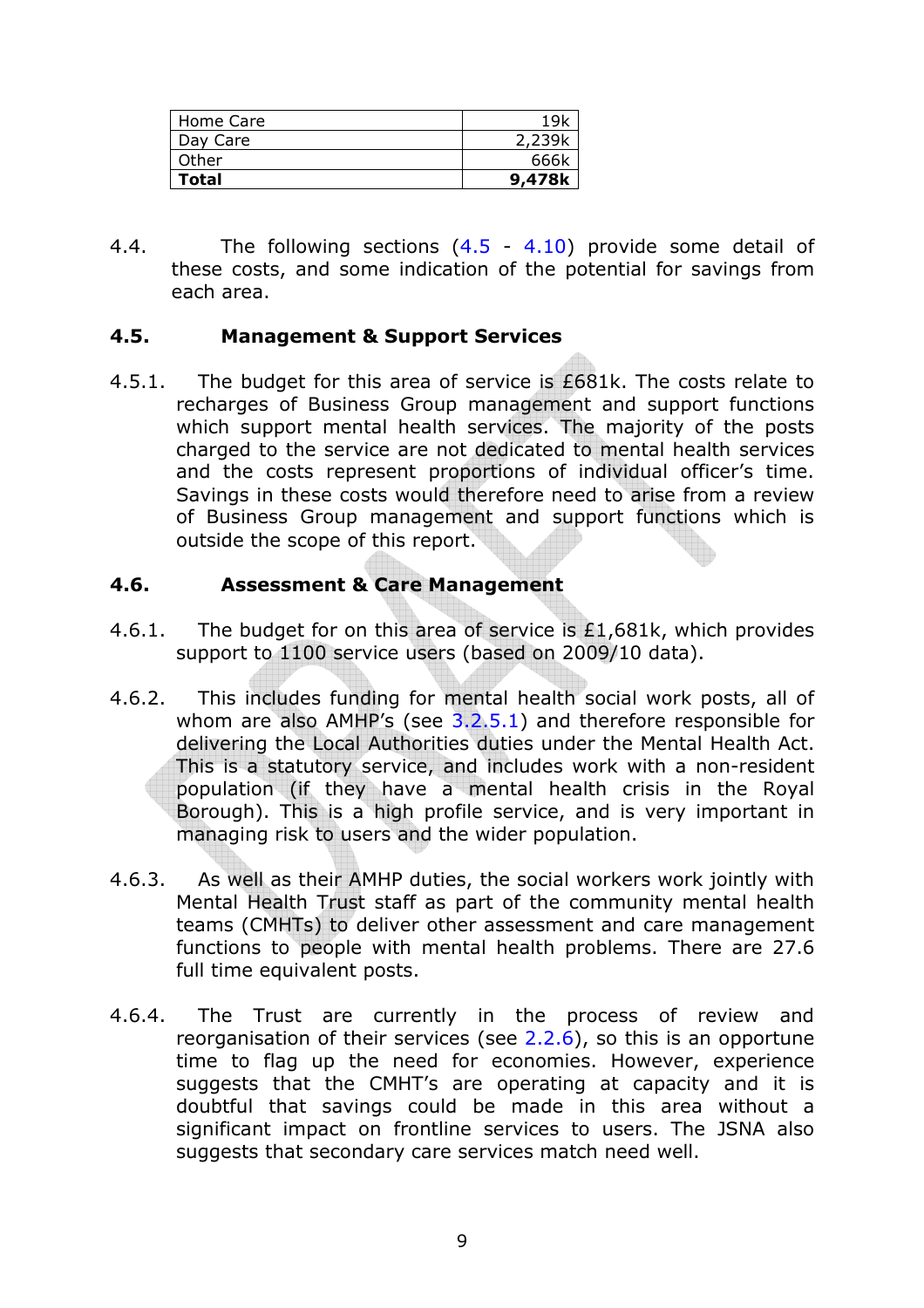4.6.5. Nonetheless, discussions with the Mental Health Trust have commenced on the possibility of convert a Social Work Post to carry out placement reviews. This would help to ensure that users are placed in the most appropriate accommodation which is a key function in driving down these costs. This option is explored further in 4.7.

## **4.7. Residential Care and Supported Accommodation**

- 4.7.1. The budget for this area of service is £2,060k, which funds specialist residential and supported accommodation for 145 users. 105 of these places are funded by Adult Social care, and further 40 places are jointly funded with Supporting People (see 4.8 below)
- 4.7.2. These services caters for those people whose level of need is such that they require high levels of support within their living environment in order manage their lives in the community (as described in 3.5.3).
- 4.7.3. Though this is a large area of spending within the budget, it is a complex area from which to identify and secure savings. Work has taken place, and will continue:
	- To ensure that the costs of individual placements is reasonable and good value for money,
	- On a scheme to offer direct lets to people in medium support accommodation to free up those places to users needing move out of placements offering higher levels of support
		- As indicated in 4.6.5, on ensuring that placements are reviewed in a timely way and users remain in more costly higher support options for no longer than is necessary.
- 4.7.4. All these options will help to drive down the costs, but savings are likely to be delivered in future years, rather than in 2011/12.

## **4.8. Supporting People Funding**

- 4.8.1. The budget for this area of service is £2,132k. Though not Adult Social Care Funding, this is a significant area of spend, which funds 19 projects offering different levels of specialist mental health supported accommodation, and delivering 234 places (beds). 4 of these projects, delivering 40 places are jointly funded with Adult Social Care (see 4.7.1 above)
- 4.8.2. The future of Supporting People funding is subject to a separate review process.

## **4.9. Home Care**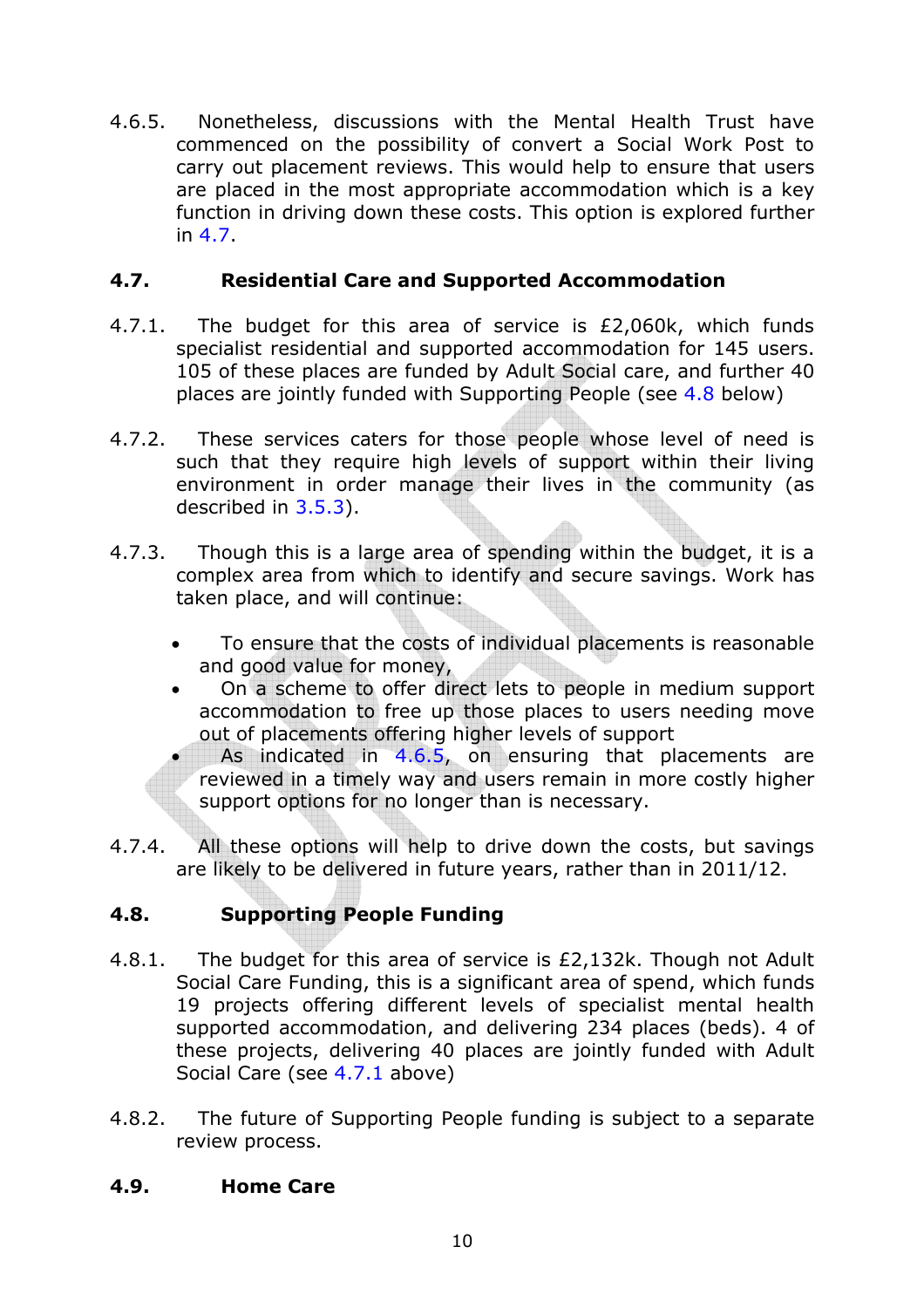- 4.9.1. The budget for this area of service is £19k, which funds homecare for around 50 users.
- 4.9.2. A review of cases may enable some reduction in the packages, but is not likely to generate high levels of savings.

#### **4.10. Day Care**

4.10.1. The budget for this area of service is £2,239k which funds a range of day and outreach services, supporting 680 users (based on 2009/10 data). As this has been identified as an area where savings might be made, more detail of budget is provided below.

| <b>Service</b>                              | <b>Gross</b> |
|---------------------------------------------|--------------|
|                                             | (£)          |
| Oremi Centre Westminster                    | 61k          |
| In-House Day Service Provision              | 1,134k       |
| <b>Hestia Floating Support</b>              | 366k         |
| Al-Hasinaya Moroccan Women's Project        | 21k          |
| MIND Core Services and Service User Network | 113k         |
| Other                                       | 3k           |
| <b>SMART</b>                                | 330k         |
| MIND Skills Development service             | 211k         |
| <b>Total</b>                                | 2,239k       |

4.10.2. The budget breakdown is as follows:

- 4.10.3. As a consequence of the focus on Day Care prompted by the Cost Challenge, significant potential savings have already been identified and this is addressed in more detail in 6.2 below. This includes Oremi Westminster.
- 4.10.4. In House Day Services and Hestia are the services that are included in the proposed procurement and are addressed in 6 below.
- 4.10.5. Annual grant funding totalling £134k is provided to Al Hasinaya for a service targeting Moroccan Women, and to MIND for some core funding and to support the Service User Network (so support users in having a voice and being involved in service review and delivery). Both organisations have applied for similar levels of funding for 2011/12, and this is currently being considered.
- 4.10.6. Some further savings may need to be considered from the procurement of the current contracts with SMART and MIND.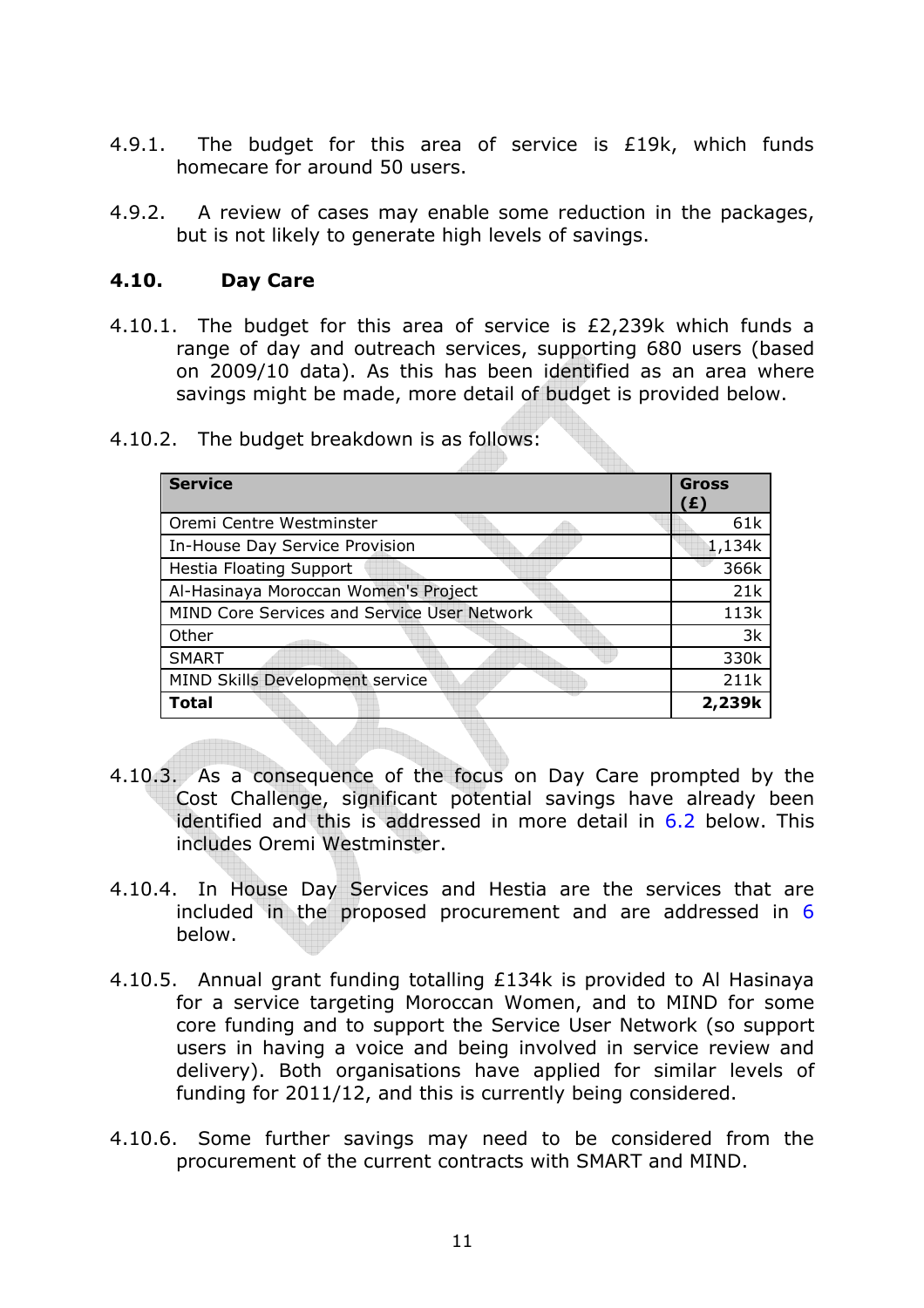### 4.10.7. **SMART (£330k)**

4.10.7.1. SMART offers a service based in Gertrude Street, that promotes mental health through purposeful activities including work, training and social opportunities. Services include advice and information, advocacy, a training and employment service, a community cafe, a gardening and floristry project, ICT training, a packing project and a variety of social clubs. They supported more than 180 clients in 2009/10, are well used

and very popular with users and professionals

### 4.10.8. **MIND (£211k)**

wildlife gardening.

- 4.10.8.1. The MIND Skills Development Service is based on 2 sites, in Acklam Road and Meanwhile Gardens. They offer pre-vocational and vocational accredited training, work experience and employment support through a three-step programme (skills training, work experience and preparation for move on) for people who are currently unable to access mainstream training and employment services due to mental ill health. Courses include information technology and office skills, practical skills and home maintenance and horticulture and
- 4.10.8.2. Though not funded through the contract, Mind have also developed a trading arm, Many Hands Trading, which provides added value and enhances the work of training service. The service supported 60 users in 2009/10 and like SMART, is well used, popular with users and valued by other professionals
- 4.10.9. These services are in contrast with, and often function to prepare users for, the job finding service that is now provided by Pure Innovations.
- 4.10.10. The total contribution from the Royal Borough for these 2 contracts is £541k. Both services operate at capacity, and any reduction in funding may impact on users.
- 4.10.11. Both these contracts come to an end in March 2011, and officers are currently in the process of developing new specifications for these services. This will help to determine the extent to which savings can be generated through efficiencies, as opposed to reductions in service.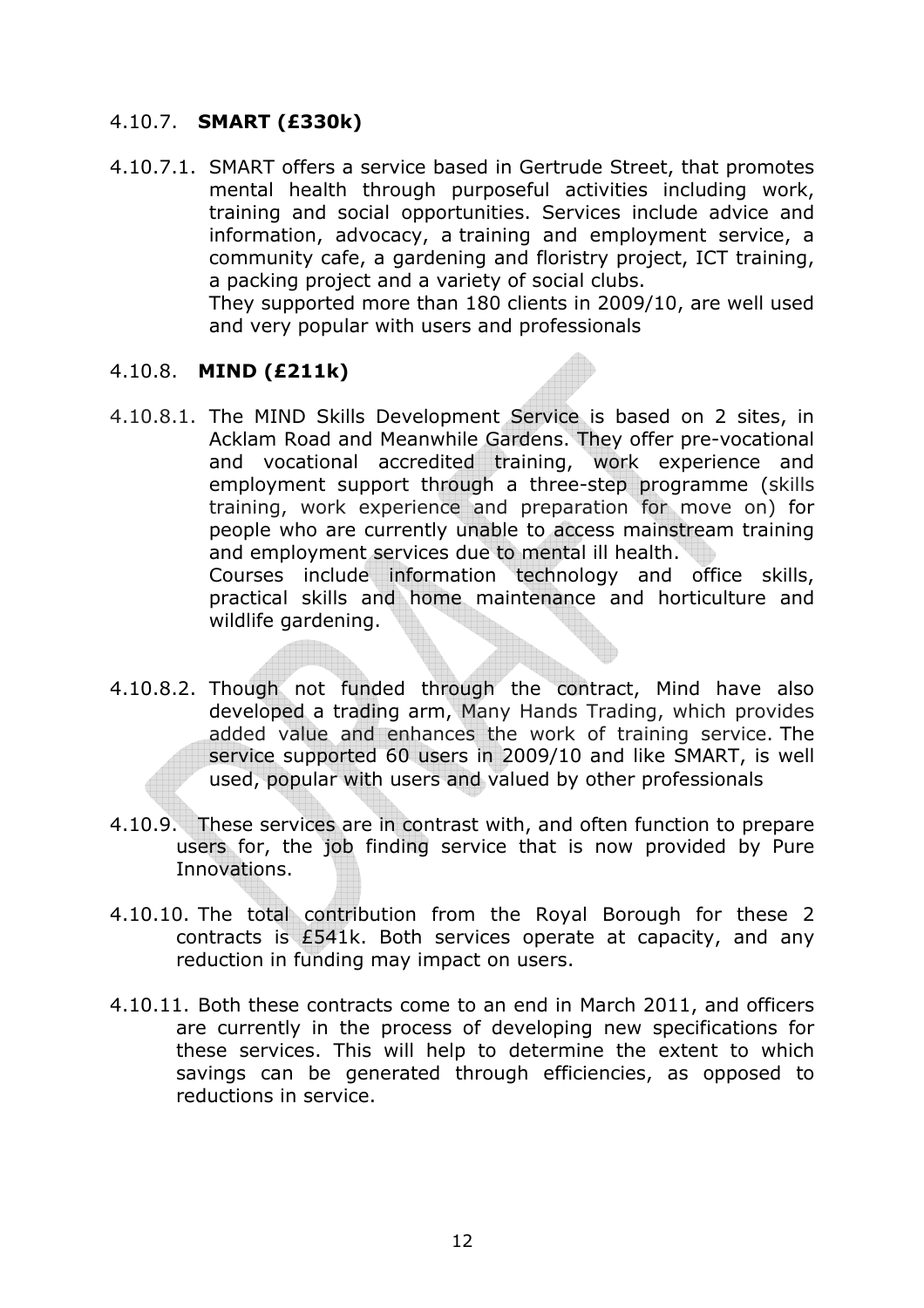#### **5. The Current Procurement of Mental Health Day and Floating Support Services**

5.1. Over the past six months, officers have been working towards a major procurement exercise to deliver a new personalised day and outreach service for mental health service users. The procurement brings together the reorganisation and externalisation of in-house services  $(5.2)$ , the re-procurement mental health outreach/floating support services (5.3), and the development of personalisation (5.4). Each of these 3 areas is addressed below.

#### **5.2. The Reorganisation and Externalisation of Day Services**

- 5.2.1. This procurement exercise is a continuation of a change process begun in 2008 which was described in an earlier Key Decision Report Key (KD03038, agreed on 14th April 2009).
- 5.2.2. This report detailed a change process for day services, which drew on national policy and local consultation, and resulted in a range of changes across day services. This was most apparent in the closure of Pembroke Centre and the creation of an Outreach and Bridge-Building Service (ORBBS), but actually saw culture change across all day services, embedding the principles of Person Centred Planning and Recovery (see 2.2.4), and a far greater focus on supporting users to maximise their life opportunities and personal aspirations, rather than just helping them to manage their mental health problems.
- 5.2.3. The ORBBS offers users a flexible range of 1-1 interventions, supporting users in the community, rather than depending on them to attend a building based day centre (which it was known from consultation that many users did not want). It works to identify what users want to achieve, and to support them in accessing opportunities for support across the whole range of community services, rather than just within specialist Mental Health provision. This parallels the service being offered by the Oremi service to BME users through their day and outreach services.
- 5.2.4. At the same time, the day centres provided by Oremi and at the Grove have continued to offer drop-in space for those users for whom having somewhere to go, to meet other users, to engage in purposeful activity and to get support from staff is important.
- 5.2.5. A key driver for the changes was that by offering this more flexible range of services, users who were not engaging with day services would be able to get support (particularly younger users, women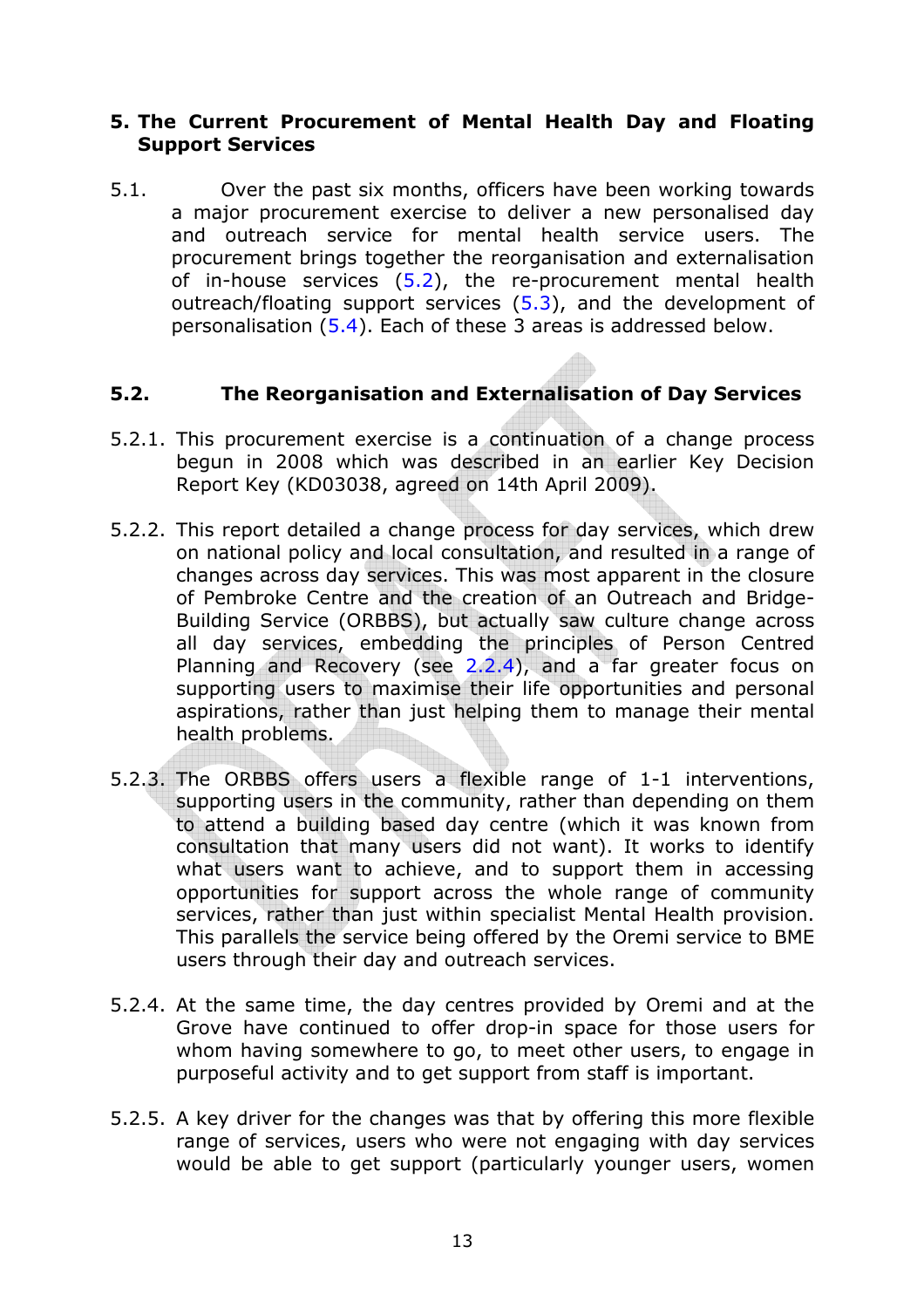and users from BME communities). Analysis of current patterns of service use shows that this does seem to be the case.

- 5.2.6. Since it's inception in September 2009, the ORBBS service has supported 91 users and has a current caseload of 70 users. These are made up of:
	- 31% BME users
	- 27% users under 40 years old (compared with just 7% of the Pembroke Centre population)
	- 41% female users. This is an improvement, but may need more work.
- 5.2.7. Oremi is supporting 141 users through its day and outreach services, of which:
	- 31% are under 35
	- 45% are female
	- (100% users are from BME communities)
- 5.2.8. Overall, day services supported 680 users in 2009/10, compared with 600 in 2008/09.

## **5.3. Floating Support**

- 5.3.1. Having extended the range of day services functions to include the delivery of outreach and Bridge Building, it is a natural next step to also include the support to users in their homes (floating support) that is currently delivered through the separate contracts with Hestia and Notting Hill Housing Trust.
- 5.3.2. Practice has shown that there are overlaps between the functions of outreach, bridge-building, floating support (and befriending), and that the skills required for these different services are broadly similar. There are evident benefits to users and services in bringing these functions together, not least because a user who needs these different elements of support will no longer need to be referred to 2-3 different services to get them.
- 5.3.3. The planned procurement therefore seeks to bring services together, reducing what is currently six separate services into a single new contract (see **Appendix 1**).

## **5.4. Personalisation**

5.4.1. The planned procurement is also closely linked to (and intended to facilitate) the introduction of Personal Budgets (PBs) for mental health service users.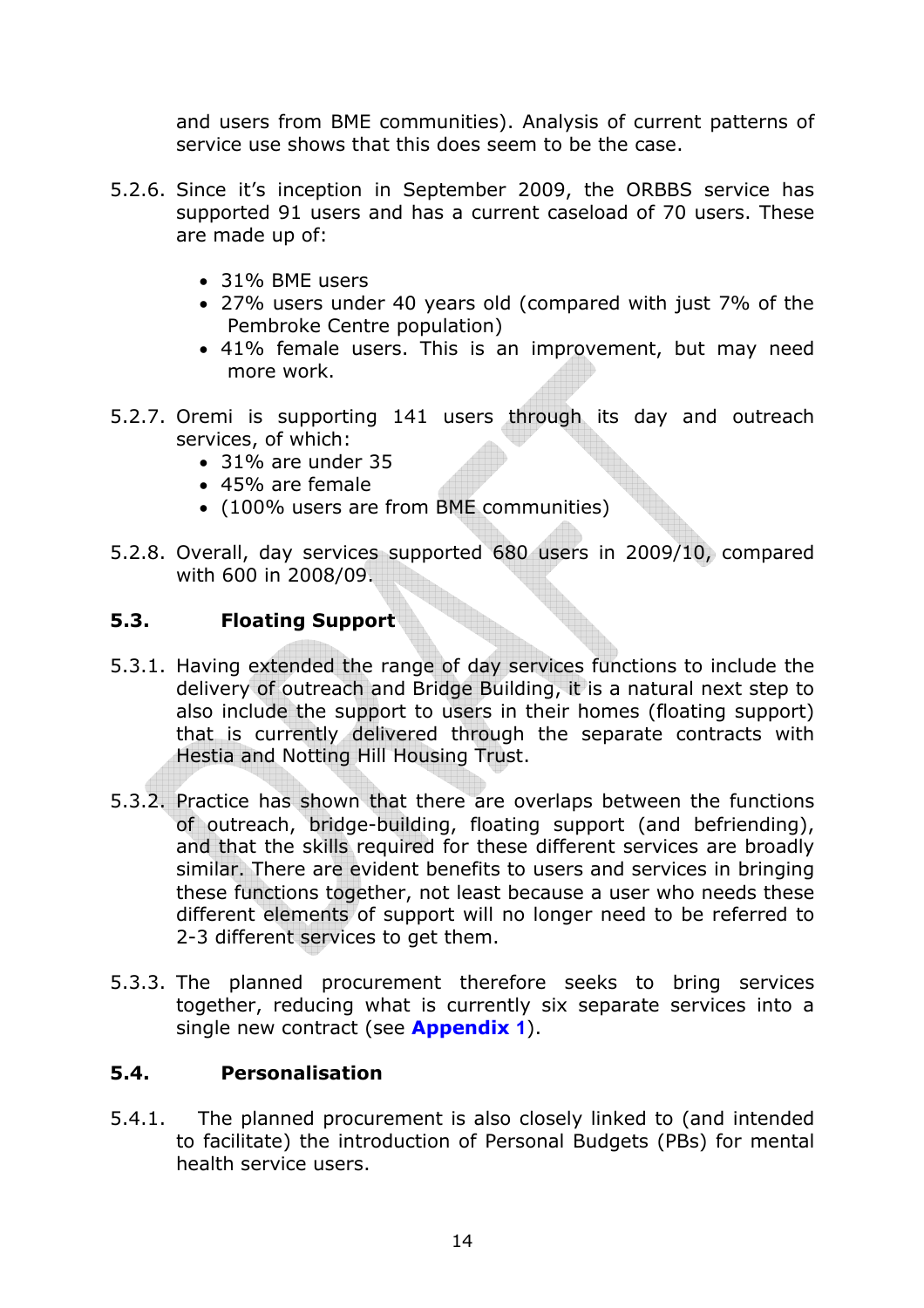- 5.4.2. Further details of the existing service configuration and the proposed new day and outreach service are given in **Appendix 1**, together with the rationale for change, procurement assumptions and a summary of anticipated benefits.
- 5.4.3. In order to illustrate how the new service would work with users, **Appendix 2** provides some examples of how the service might help. These are illustrative, rather than actual cases, though elements are drawn from real cases.
- 5.5. In terms of timescale, it is hoped that the tender will go out in December 2010, with a view to the new service being operational in July/August 2011.

### **6. Savings**

- 6.1. Day services have been subject to savings associated with change and reorganisation over a number of years. St Lukes, Denbigh and Pembroke centres have been closed, and since 2005 savings of £156k have been made.
- 6.2. In terms of further financial efficiencies, a number of areas for savings from day care have been identified through the Cost Challenge process. Aside from the procurement itself, potential efficiency savings of £86k have been identified as follows:
	- 28k from changes to the provision of meals
	- 19k from changes to funding of Oremi Westminster
	- 39k from reductions in controllable costs budgets
- 6.3. For the purposes of the procurement, and in order to understand the impact of changing the resources available for the newly procured services, a model was developed which allowed an estimate of the staff hours and hours of direct work with users that particular levels of savings would allow.
- 6.4. Though the modelling is imprecise, and the actual levels of service delivery will vary depending on how the new provider deploys the resources, what it indicates is presented as part of the options in section 7 below.
- 6.5. As indicated in section 10, legal advice is that TUPE is likely to apply to this procurement. Though this might be seen as limiting the opportunities for savings through the process, comparison of average salaries for day centre officers in in-house services (£29,953) and the average salaries for equivalent workers in current voluntary sector providers (£29,464) shows a relatively small difference of £489 per anum. For the staffing arrangements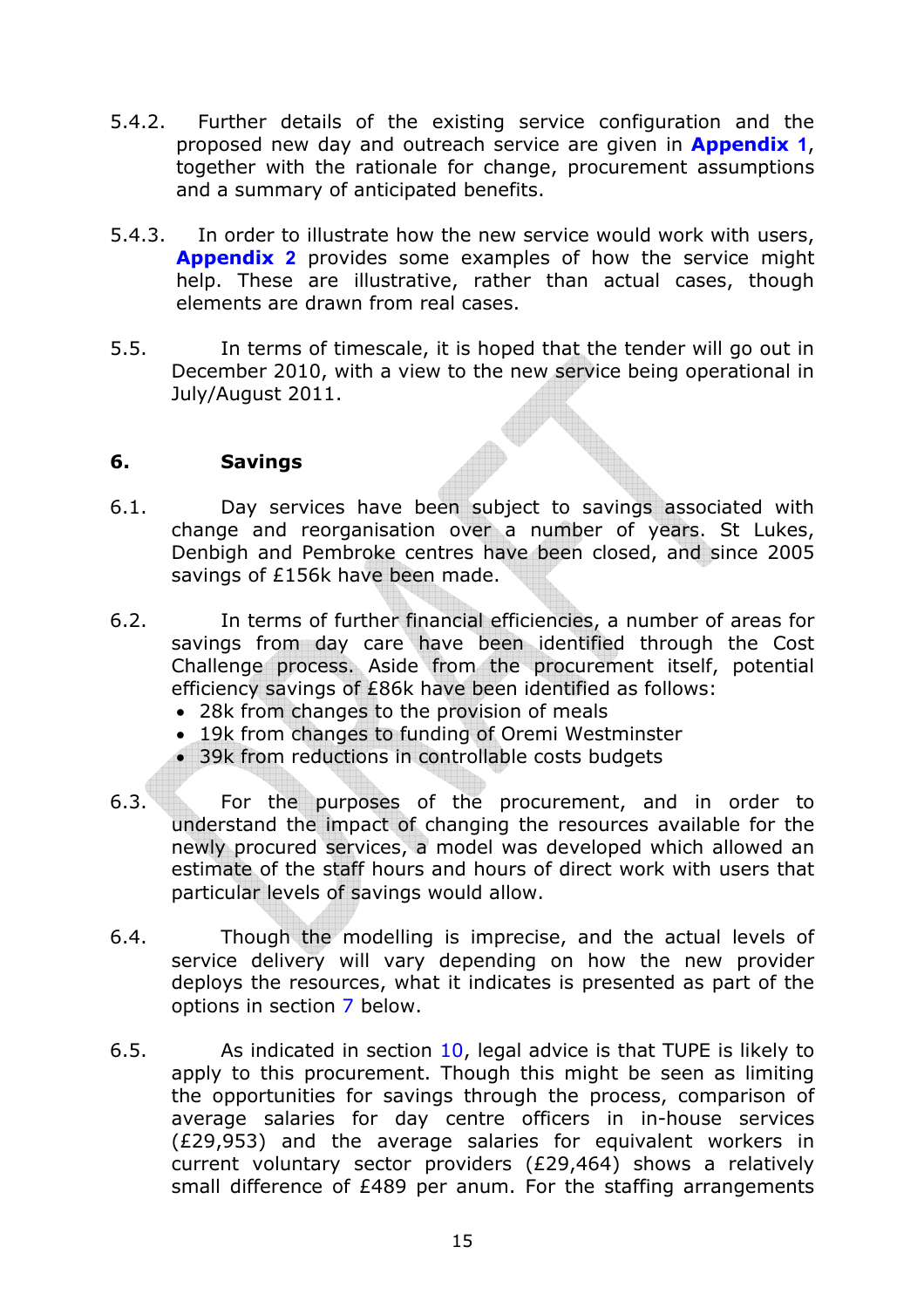proposed in option B (see 7.3) this would amount to a difference of £9000 pa, and for option C (see  $7.4$ ), £7,700 pa.

## **7. Options**

7.1. The procurement described in 5 above has been the focus of work and represents the officers preferred option. However, in the current economic climate, it was considered prudent to develop a range of alternatives, with their respective savings, benefits and challenges/risks.

## **7.2. Option A**

## **Service Configuration**

To leave arrangements as they are. In practice this would mean:

- Continuing to provide the existing in-house services.
- Continuing to commission two externally-provided outreach/ floating support services, both of which would need to re-procured within the next 6 months as the contracts are coming to an end.

This option does not facilitate the introduction of Personal Budgets.

# **Level of Savings**

#### **£86k**

This represents is 5.7% of the current total spend on these services (£1,500k), and 3.8% of total day care spend (£2239k)

## **Detail of Savings**

As described in 6.2

## **Service Levels**

As now

#### **Benefits**

- Minimises disruption for current users of service, maintaining existing services and relationships
- Preserves current levels of service

## **Challenges/Risks**

- Delivers low levels of savings
- Does not secure experienced providers for in-house provision
- No economies of scale.
- Does not offers users a personalised service, or increased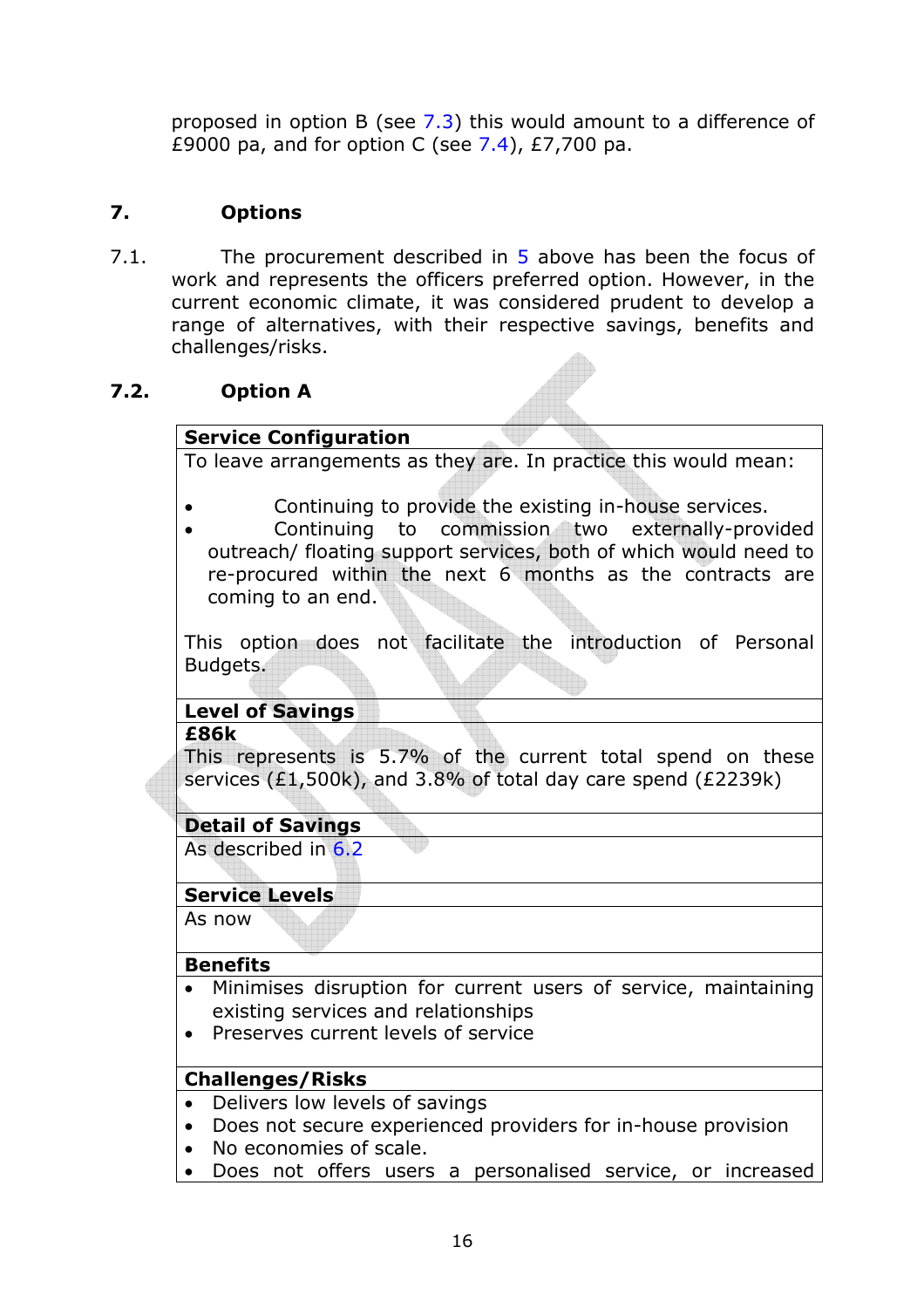choice and control

- Does not properly mirror and join up services with the Mental Health Trust in line with their modernisation process.
- Perpetuates the problems of fragmentation and duplication that arise when a single package of day and outreach services is delivered by two or more providers.
- Constrains providers from deploying staff flexibly

### **Equalities Impact**

- Preserves the work started through the Day Services reorganisation, delivering better support to users who are younger, female and from BME groups
- Facilitates the continuation of current specialist BME provision (Oremi)
- The variety of building-based and outreach support offers a service that is more able to respond flexibly to issues of access by disabled users.

#### 7.3. **Option B**

### **Service Configuration**

To proceed with the planned procurement, creating a single contract, offering a range of drop-in (building based) support, outreach, bridge-building and home-support, including a specialist outreach service and day centre for BME users. Personalisation would be taken forward.

In order deliver the required savings it is proposed that the currently provided befriending scheme is ended, and staff offered redundancy or redeployment.

The Befriending Scheme (BFS) comprises 2.4 FTE equivalent staff, and recruits and trains volunteers who are then linked with mental health users who are isolated in the community.

The level of service provided will fluctuate over the course of a year, depending on the numbers of trained volunteers available, but is currently delivering 23 befriending sessions per week.

The service has a very high unit cost, estimated at £55 per 2 hour session), and this is based on a significantly higher level of activity than currently provided. An additional post was added to the service in June 2009, on the basis that this would enable a higher level of activity, but this has not been delivered.

Modelling suggests that ending this service, and focusing resources on staff working directly with users will provide 14 additional hours of direct work with users per week, and an increase of 27 in overall caseload.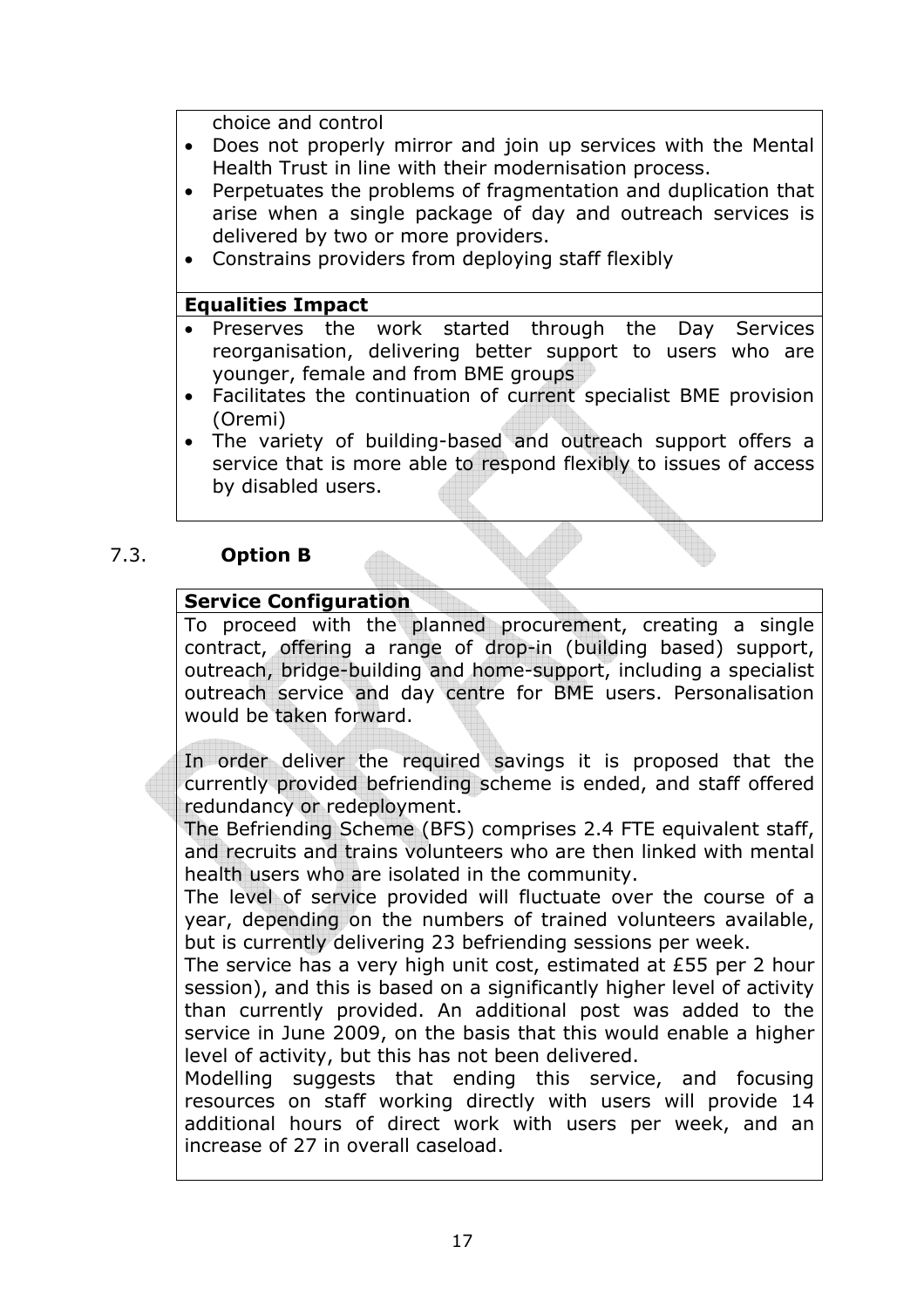## **Level of Savings**

#### **£200k**

With  $E86k$  of other savings (see  $6.2$ ), this totals  $E286k$ , which is 19.1% of the current total spend on these services ( $£1500k$ ), and 12.7% of total day care spend (£2239k).

### **Detail of Savings**

A staff reduction of 5.34 FTE posts, 3.76 (amounting to £156k) from reductions in in-house staff, and the equivalent of 1.57 staff (£44k) delivered through reducing the budget available for the new service.

The in-house staff reductions would comprise:

- 2.4 FTE posts from the Befriending Scheme (see above)
- 1 FTE post on a fixed term contract. This is the current manager of the ORBBS, the Grove and Befriending Scheme, and is a temporary appointment to oversee the development of these services up to externalisation.
- 0.36 FTE vacant posts

There may be redundancy costs associated with the posts with in the Befriending Scheme.

#### **Service Levels**

Modelling suggests that with more efficient deployment of staff and more user focused staff time, a similar level of support (to that provided currently) could be offered (607 hours of direct work with users per week, compared with 599 currently).

The service would be able to manage a caseload of up to 491 clients at any one time (compared with around 500 currently).

It is difficult to estimate the numbers of users supported, as this will depend on the number of hours individual users require, but if the average of 1-1 work is 3 hours per week, around 355 people could receive a service each week.

Service levels would therefore be comparable with those currently provided, and the impact on service users, apart from those supported through the befriending scheme, would be minimal. The service would have the capacity to offer the small number of current clients of the befriending scheme alternative means of support (through the ORBBS service, or through the development of a more costs effective volunteer scheme).

#### **Benefits**

- Can deliver significant savings while maintaining the level of service provided
- Creates economies of scale by replacing six small services with a single provider service
- Offers users a more personalised service so improving individual outcomes and increasing choice and control.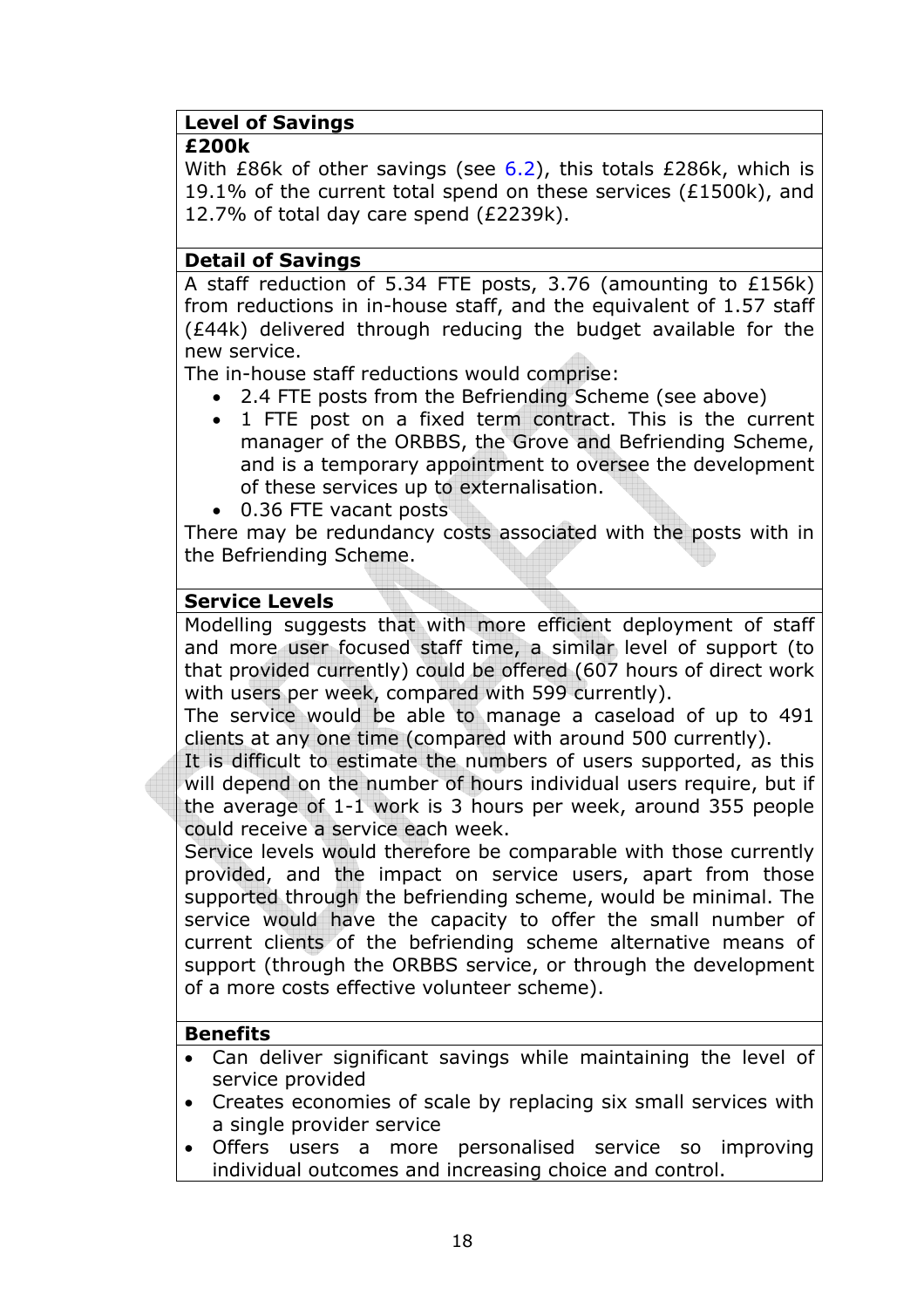- Creates a service which is holistic and joined up with the Mental Health Trust, and removes the problems of fragmentation and duplication that arise when a single package of day and outreach services is delivered by two or more providers.
- Embeds the recovery approach and reduces the number of people receiving long term support.
- Ensures the survival of essential services by the provider some financial security whilst also exerting strong pressure on them to deliver the sort of services users need and want.
- Enables the provider to deploy staff flexibly, working wherever they are needed rather than in a particular location, so facilitating the move away from a centre-based service.

## **Challenges/Risks**

- Is a significant change to the organisation of services, which will raise concern from users, some of whom will experience this as a closure/loss of services.
- The closure of the befriending service would impact directly on current users of the service.

## **Equalities Impact**

- Preserves the work started through the Day Services reorganisation, delivering better support to users who are younger, female and from BME groups
- Facilitates the continuation of current specialist BME provision (Oremi)
- The variety of building-based and outreach support offers a service that is more able to respond flexibly to issues of access by disabled users.

## 7.4. **Option C**

## **Service Configuration**

To proceed with the planned procurement, but with a higher level of savings. This would still allow the creation of a single contract, offering a range of drop-in (building based) support, outreach, bridge-building and home-support, including a specialist outreach service and day centre for BME users. Personalisation would be taken forward.

As described in option B above, and for the same reasons, it is proposed that the currently provided befriending scheme is ended, and staff offered redundancy or redeployment.

For this option, modelling suggests that ending this service, and focusing resources on staff working directly with users will provide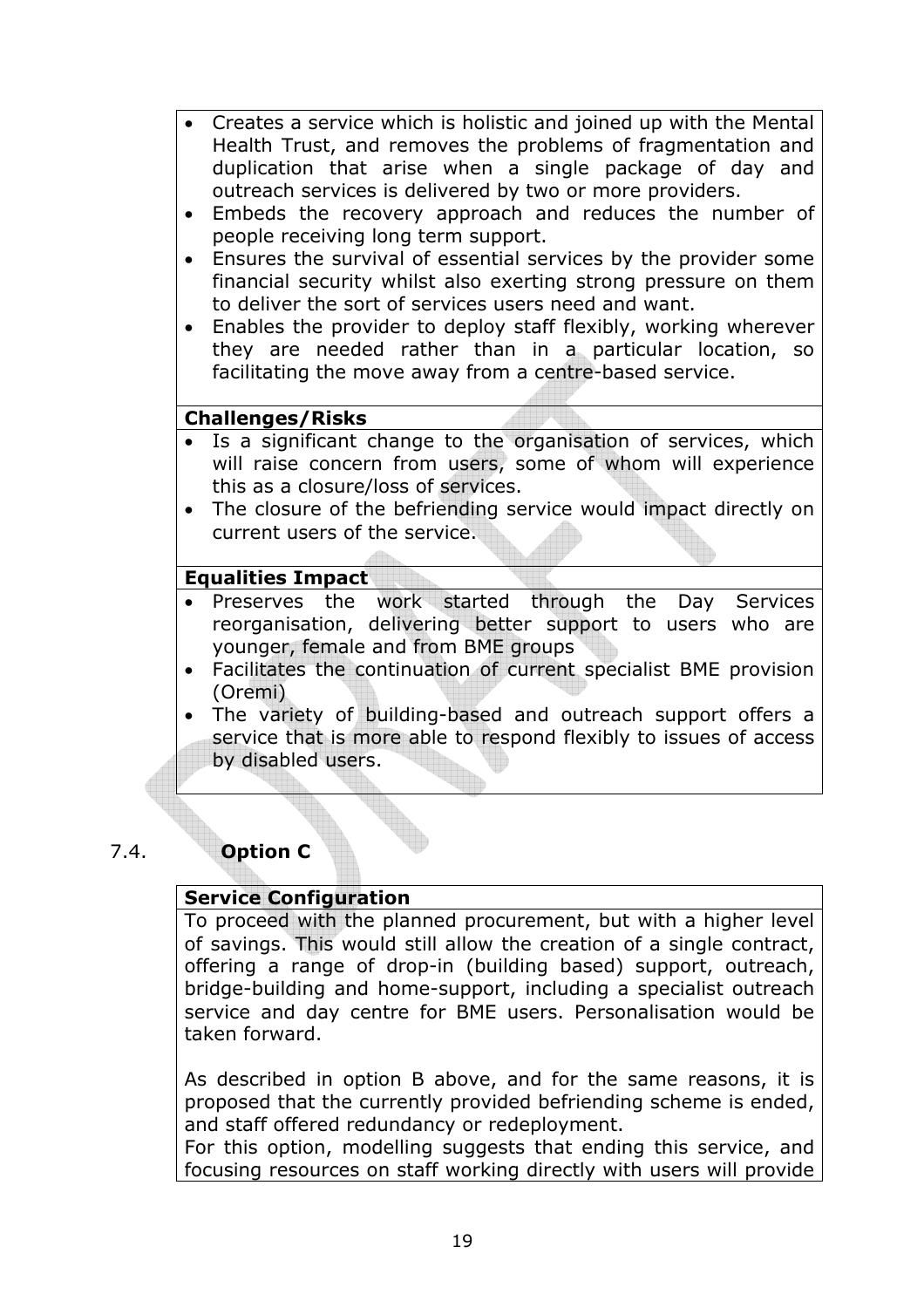20 additional hours of direct work with users per week, and an increase of 33 in overall caseload.

## **Level of Savings**

### **£350k**

With  $E86k$  of other savings (see  $6.2$ ), this totals  $E436k$ , which is 29.1% of the current total spend on these services ( $£1500k$ ), and 19.5% of total day care spend (£2239k)

### **Detail of Savings**

A staff reduction of 10.33 FTE posts, 6.59 (amounting to £246k) from reductions in in-house staff, and the equivalent of 3.74 staff (£104k) delivered through reducing the budget available for the new service.

The in-house staff reductions would comprise:

- 2.4 FTE posts from the Befriending Scheme
- 3.83 posts on fixed term contracts. This would include (as in option B), the current manager of the ORBBS, the Grove and Befriending Scheme, 2 ORBBS workers and 1 day centre officer from the Grove.
- .36 vacant posts

There may be redundancy costs associated with the posts with in the Befriending Scheme.

## **Service Levels**

Modelling suggests that the resulting services could deliver 501 hours of direct work with users per week, (98 fewer hours than currently)

The service would be able to manage a caseload of up to 402 clients at any one time (compared with around 500 currently).

It is difficult to estimate the numbers of users supported, as this will depend on the number of hours individual users require, but if the average of 1-1 work is 3 hours per week, around 319 people could receive a service each week.

Service levels would therefore be 16% less than those currently provided, and there would potentially be some impact on current service users. The model will ensure the continuation of all the currently provided service apart from the Befriending Scheme, including the day centres at Oremi and the Grove, the outreach and bridge building services provided through Oremi and the ORBB service, and the support to people in their homes currently provided by Hestia and Notting Hill Housing Trust, but there will inevitably be a reduction in the overall volume of service available.

In practice this is likely to mean that most people will be able to continue to receive the kinds of support that they are currently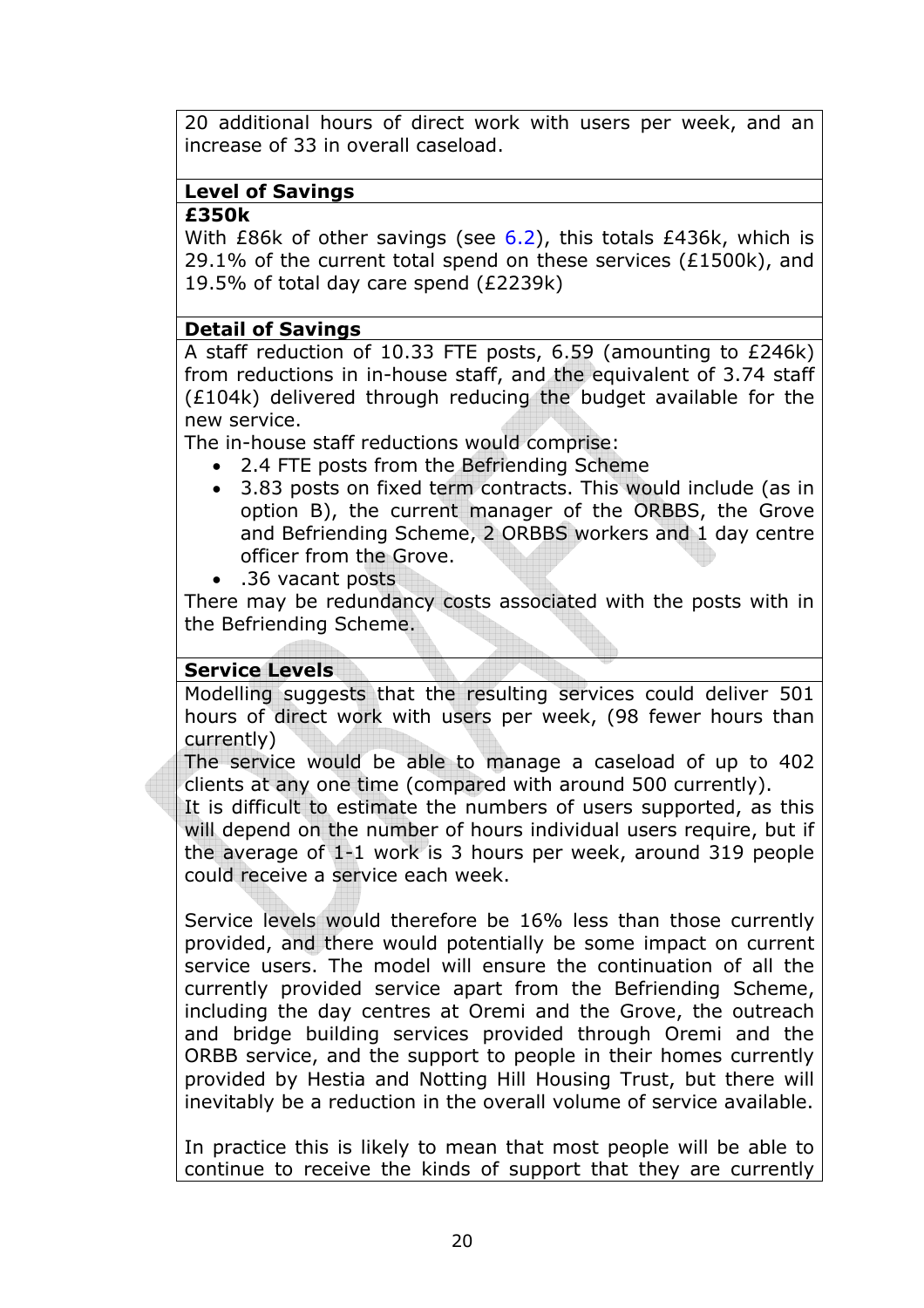getting, but some may not get as much. And it will be necessary to be much clearer about whether people really need the services that they are getting, and to help people to move on from services that they longer need.

The service would need to offer the small number of current clients of the befriending scheme alternative means of support (through the ORBBS service, or through the development of a more cost effective volunteer scheme).

#### **Benefits**

- Delivers higher levels of savings than options A or B.
- Creates economies of scale by replacing six small services with a single provider service
- Offers users a more personalised service so improving individual outcomes and increasing choice and control.
- Creates a service which is holistic and joined up with the Mental Health Trust, and removes the problems of fragmentation and duplication that arise when a single package of day and outreach services is delivered by two or more providers.
- Embeds the recovery approach and reduces the number of people receiving long term support.
- Ensures the survival of essential services by offering the provider some financial security whilst also exerting strong pressure on them to deliver the sort of services users need and want.
- Enables the provider to deploy staff flexibly, working wherever they are needed rather than in a particular location, so facilitating the move away from a centre-based service.

## **Challenges/Risks**

- Requires a significant reduction in resources available and consequent reduction in level of service provided. A reduction of 10.33 FTE staff reduces the capacity of the services (in terms of direct support hours to users) by 16%. In particular the befriending service would be closed which would impact directly on current users of the service.
- May increase the risk of legal challenge to the Council on the grounds of failing to meet statutory duties.
- Would generate high levels of concern and protest from users, carers and other partners in MH service provision
- May increase the need for and expenditure on specialist supported accommodation and residential care.
- May contribute to increases in delayed discharge from hospital as specialist accommodation gets silted up, and an increase in users being placed in unsafe temporary accommodation.
- May contribute to increases in admissions to hospital, which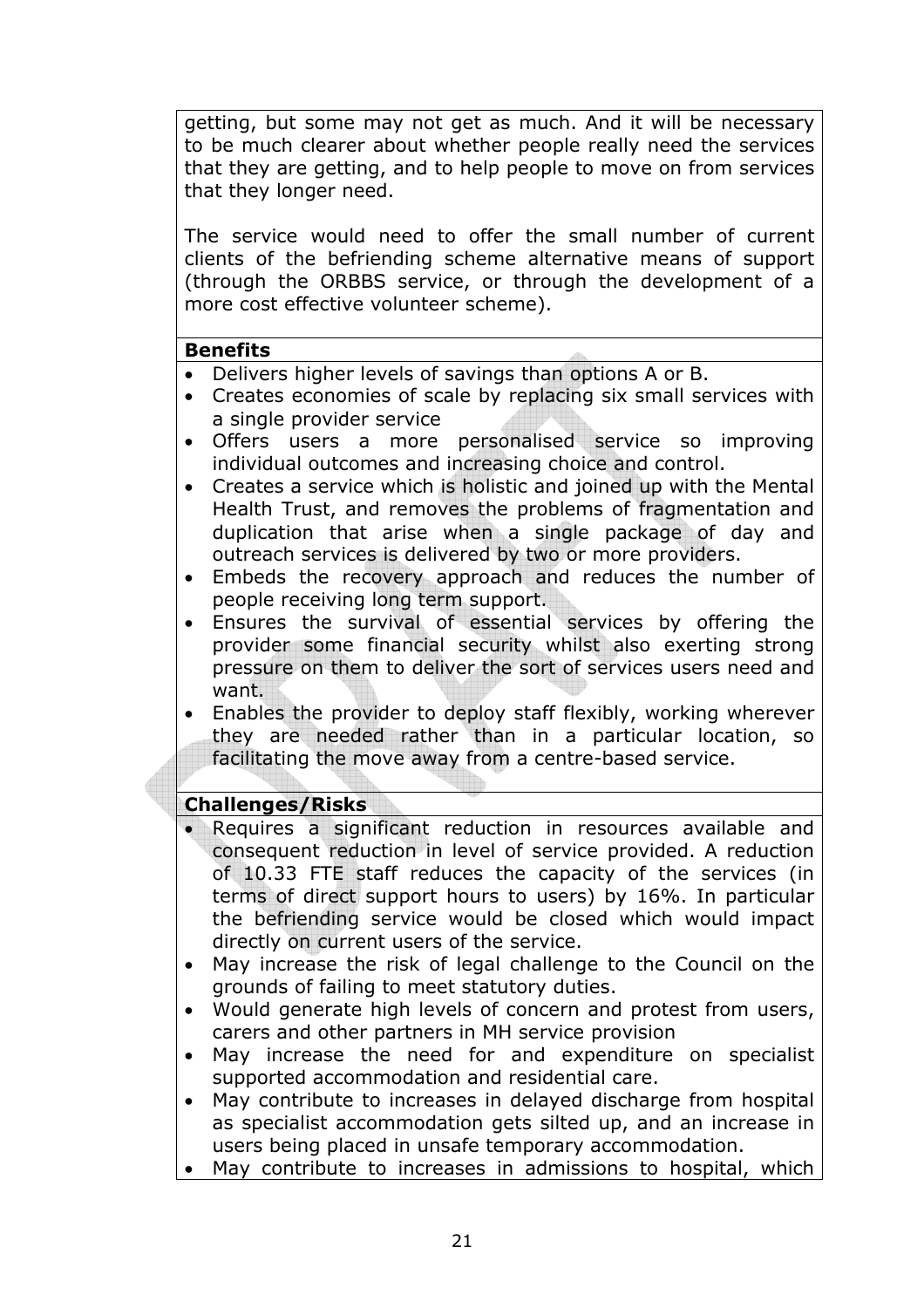could impact on partnerships with the Mental Health Trust and NHS K&C.

- The decrease in the capacity of the service to deliver home support may result in an increased demand for domiciliary care
- Remaining services like SMART or Mind could also be subject to increased demand
- There may be an increased risk of untoward incidents in the community, and community safety issues

### **Equalities Impact**

Bearing in mind the reduced capacity of services overall:

- Preserves the work started through the Day Services reorganisation, delivering better support to users who are younger, female and from BME groups
- Facilitates the continuation of current specialist BME provision (Oremi)
- The variety of building-based and outreach support offers a service that is more able to respond flexibly to issues of access by disabled users.

## 7.5. **Option D**

#### **Service Configuration**

To close down all existing mental health day and outreach services and cease to provide or commission these services. Users would be able to access remaining contracted services, like SMART and MIND, homecare and meals on wheels. Personal budgets would not be available.

Though a small number of users might be able to access nonmental health specialist day services, it is unlikely that these could adequately meet the specialist needs of the majority, and will not offer a real alternative.

## **Level of Savings**

#### **£1.500m**

£1.134m – in house day care

£366k – External Contracts

This represents 15.8% of the current total 2010/11 budget for Mental Health Services of £9,478k

#### **Detail of Savings**

All staff would be made redundant ( 24.7 FTE)

#### **Service Levels**

There would be no service provided.

#### **Benefits**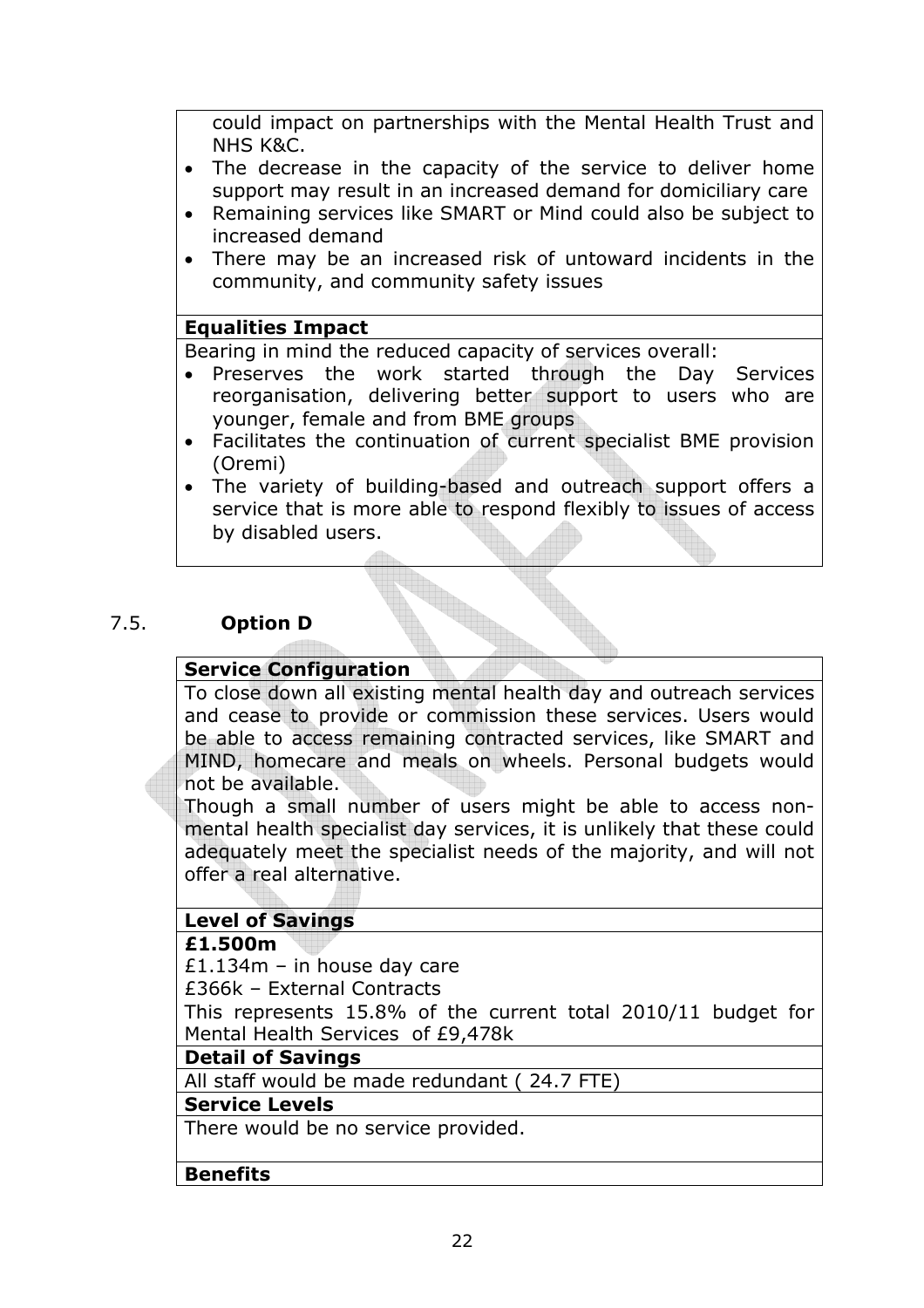|           | Delivers high levels of savings                                                                                          |
|-----------|--------------------------------------------------------------------------------------------------------------------------|
|           | <b>Challenges/Risks</b>                                                                                                  |
|           |                                                                                                                          |
|           | Requires a severe reduction in resources and consequent<br>reduction in services.                                        |
|           |                                                                                                                          |
| $\bullet$ | Will severely increase the risk of legal challenge to the Council<br>on the grounds of failing to meet statutory duties. |
| $\bullet$ | Would generate very high levels of concern and protest from                                                              |
|           | users, carers and other partners in MH service provision                                                                 |
| $\bullet$ | Will increase the need for and expenditure on specialist                                                                 |
|           | supported accommodation and residential care.                                                                            |
| $\bullet$ | Will increase delayed discharge from hospital as specialist                                                              |
|           | accommodation gets silted up, and an increase in users being<br>placed in unsafe temporary accommodation.                |
|           | Will contribute to increases in admissions to hospital, which                                                            |
|           | would impact negatively on partnerships with the Mental Health<br>Trust and NHS K&C.                                     |
| $\bullet$ | The capacity of the service to deliver home support would                                                                |
|           | disappear, with a consequent high demand for domiciliary care                                                            |
| $\bullet$ | Remaining services like SMART or Mind would be overwhelmed.                                                              |
|           | There would be increased risk of untoward incidents in the                                                               |
|           | community, and community safety issues                                                                                   |
|           | Would require high levels of redundancy, with associated costs.                                                          |
|           |                                                                                                                          |
|           | <b>Equalities Impact</b>                                                                                                 |
| $\bullet$ | Such a major reduction in services for this disadvantaged group                                                          |
|           | would impact in all areas of equality, though all groups are                                                             |
|           | equally disadvantaged.                                                                                                   |
| $\bullet$ | All specialist BME provision would be lost, impacting specifically<br>on BME users.                                      |
|           |                                                                                                                          |

## **8. Consultation**

- 8.1. In terms of the proposed model described in 5 above, consultation has been carried out with staff within current services, service users, and other stakeholders. A specific user reference group has been established, comprising user's representatives from the Service User Network (SUN) and the K&C Link.
- 8.2. To date the focus has been on the model and specification for services, and further meetings to consult on the recommended levels of savings will take place during November and December 2010, in order to inform the final key decision report.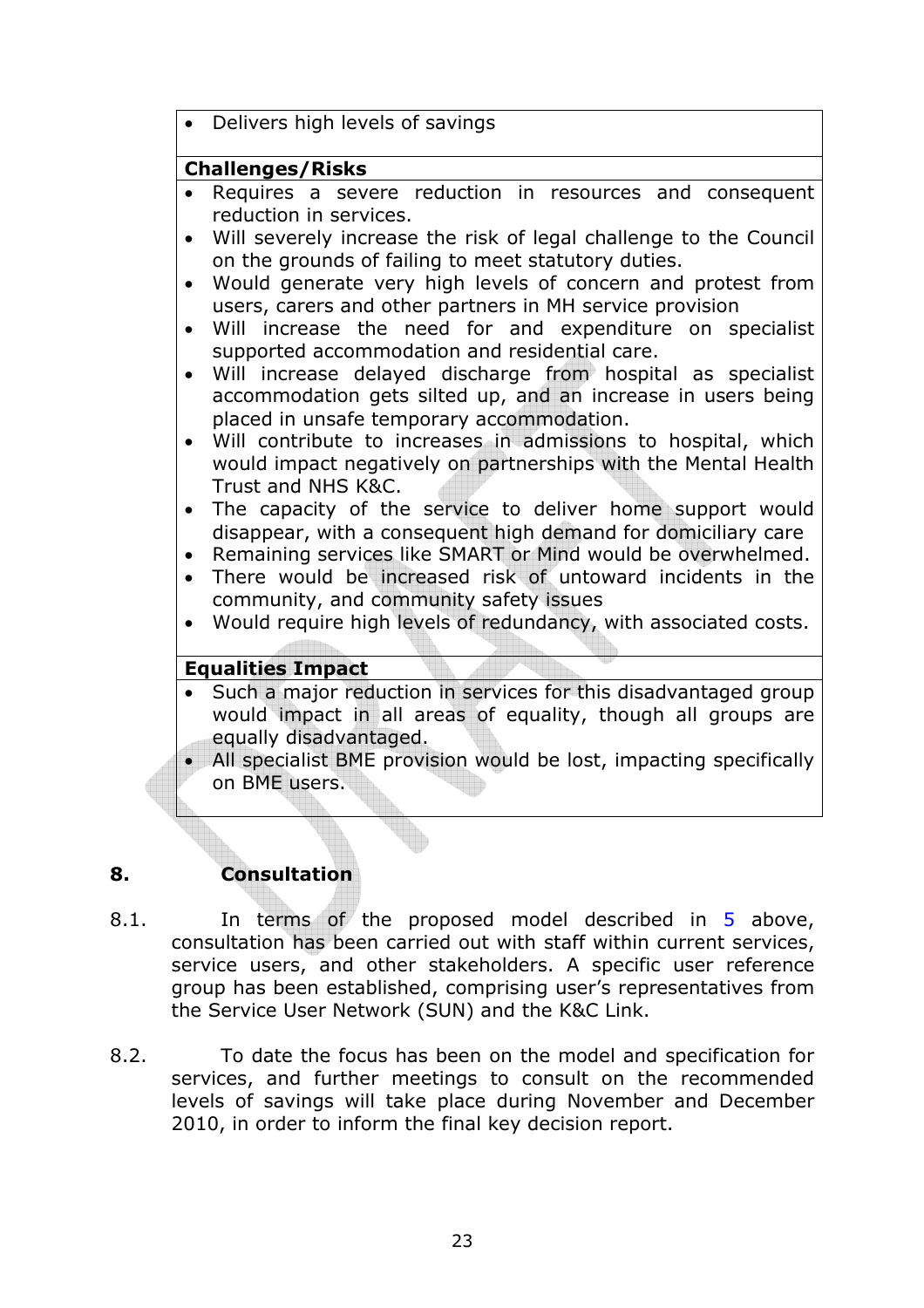## **9. Financial Implications**

The financial implications of the options are set out within the main body of the report.

## **10. Legal Implications**

- 10.1. Subject to detailed consideration of all the facts of the potential transfer it is likely that TUPE will apply to the project. Any changes to terms and conditions will need either to be for a reason unconnected with the transfer or for a genuine Economic, Technical & Organisational (ETO) reason entailing changes in the workforce in order to be effective and/or connected dismissals not unfair.
- 10.2. The procurement process and assessment methodology used to tender the new day and outreach service would be conducted in compliance with the EU Procurement Regulations and the Council's Procurement Code of Practise and Contract Regulations.
- 10.3. Where the options described in 7 involve the transfer of existing staff under TUPE regulations (Options B & C), consideration has been given to implications of the statutory Code of Practice on Workforce Matters – often referred to as the "Two Tier Workforce Code". A two-tier workforce is created when workers transfer from the public sector to the private sector and are joined by new recruits with different pay and conditions. The purpose of the Code is to prevent this situation from arising by requiring that new recruits must be offered pay and conditions that are "overall, no less favourable" than those of former public sector staff. Local authorities are required to include the terms of the Code within any contract involving a TUPE transfer and to ensure the terms are upheld.
- 10.4. The Director of Legal Services is of the view that with regard to the procurement that would take place under Options B & C, the Council may be justified in departing from the above guidance provided that the Council has due regard to it but considers that in all the circumstances that there are sound and legally relevant reasons for departing from it. In this case officers are of the view that such a departure is justified on the grounds that: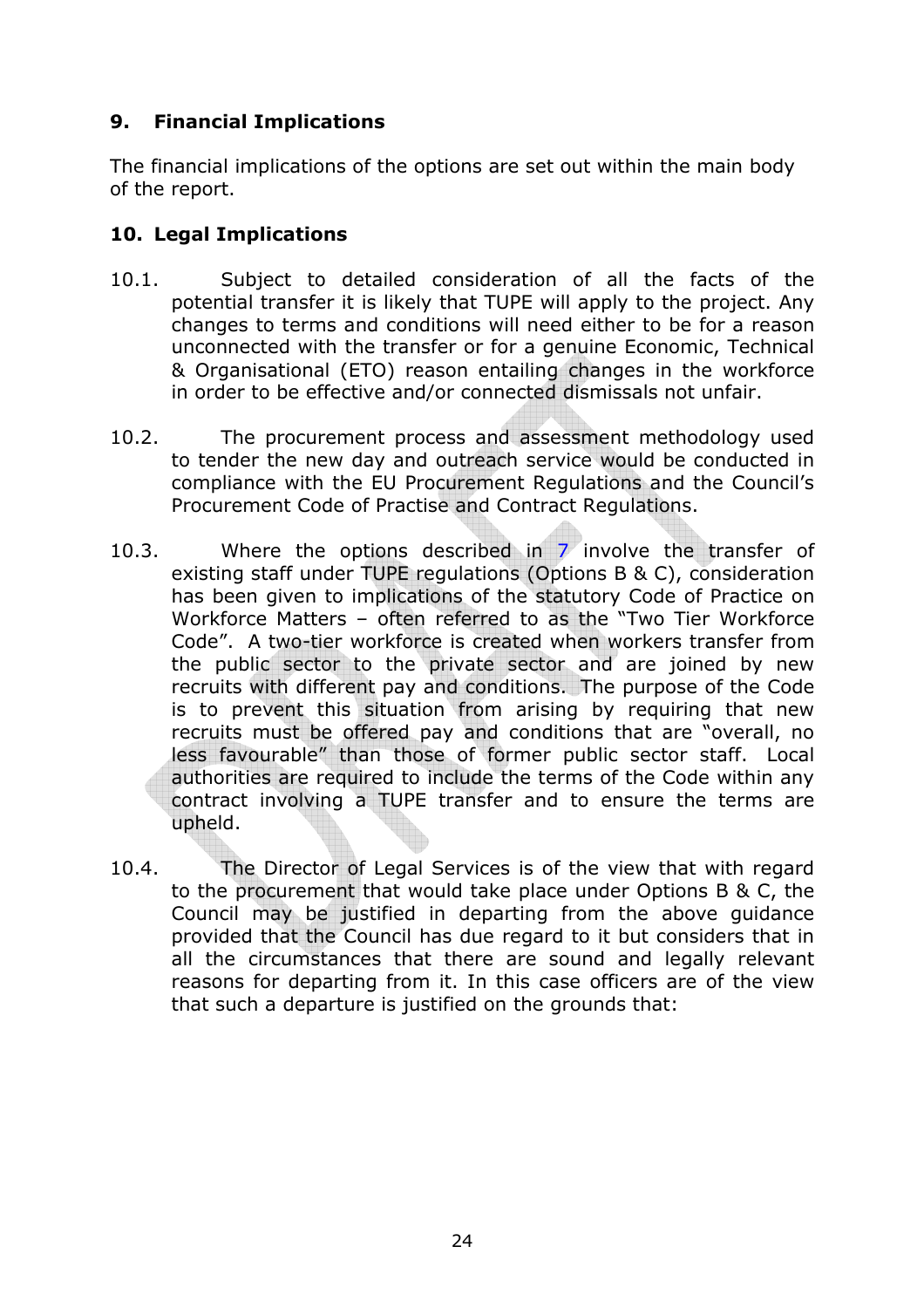- 10.4.1. The service procured would, from the outset, include former Council employees alongside former voluntary sector staff, who would also be protected under TUPE. On this basis it would incorporate at least two (and potentially three) different sets of pay and conditions, making the provisions of the Two Tier Workforce Code impracticable to implement in an effective and economic manner.
- 10.4.2. More fundamentally, the duty on local authorities to have regard to the Code came into being over ten years ago, under the Local Government Act 1999. We are now working in a very different economic climate in which the underlying premise, that best value cannot be delivered through a two tier workforce, is outweighed by the Council's duty to balance its budget in the context of the CSR and its general fiduciary duty to its Council Tax payers.
- 10.5. On this basis there are grounds for the Council to depart from the Code and to allow contractors to set pay and conditions for new recruits as they see fit, in order to deliver the best possible value for money.

### **11. Personnel Implications**

- 11.1. With the procurement of a new day and/or outreach service (Options B & C), depending on the option, different groups of staff in the existing in-house and external services detailed in Appendix 1 would transfer to the new contractor under TUPE regulations. The employees and trade unions would be consulted prior to the transfer taking place and the transfer would be conducted in accordance with the Council's Personnel policy and procedures.
- 11.2. Likewise in respect of the possible redundancy of the 2.4 FTE staff in the Befriending Service. Consultation with the affected employees and trade unions would be conducted in accordance with the Council's policy on Redundancy and Redeployment.

## **12. Equalities Implications**

12.1. An initial assessment has been included as part of the separate options, but a full equalities impact assessment is being carried out in order to assess the impact of the recommended level of savings, and will be included as part of the final key decision report.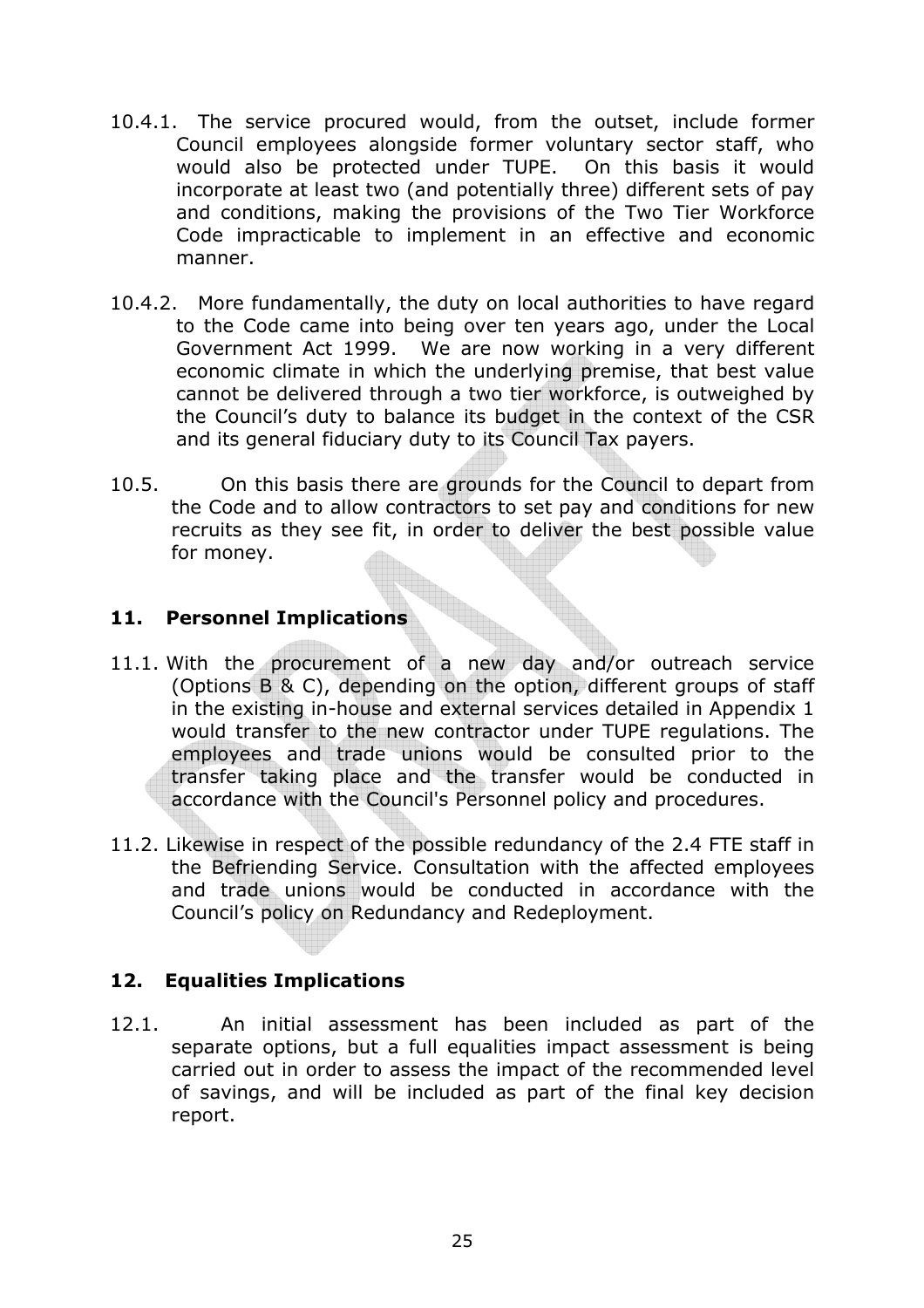### **13. Recommendation(s)**

- 13.1. I recommend that officers proceed with the proposal described as Option C, as detailed in section 7.4, specifically:
	- To proceed with the staff changes
	- To commence the procurement
	- To deliver the savings

## **Stella Baillie Head of Adult Social Care**

### **Jean Daintith Executive Director of Health, Housing & Adult Social Care Services**

## **FOR COMPLETION BY AUTHOR OF REPORT:**

**Date of first appearance in Forward Plan: [17 (view Forward Plan for** this date)]

**Key decision reference identifier from Forward Plan:** [18 (insert decision reference from Forward Plan)]

**Background papers:** [19]

**Contact officer:** Toby Dickinson, Mental health Services **Tel:** 02073612517 **E-mail:** toby.dickinson@rbkc.gov.uk

## **FOR COMPLETION BY GOVERNANCE SERVICES:**

**Report published on:** [24]

**Report circulated to:** [25] on [26]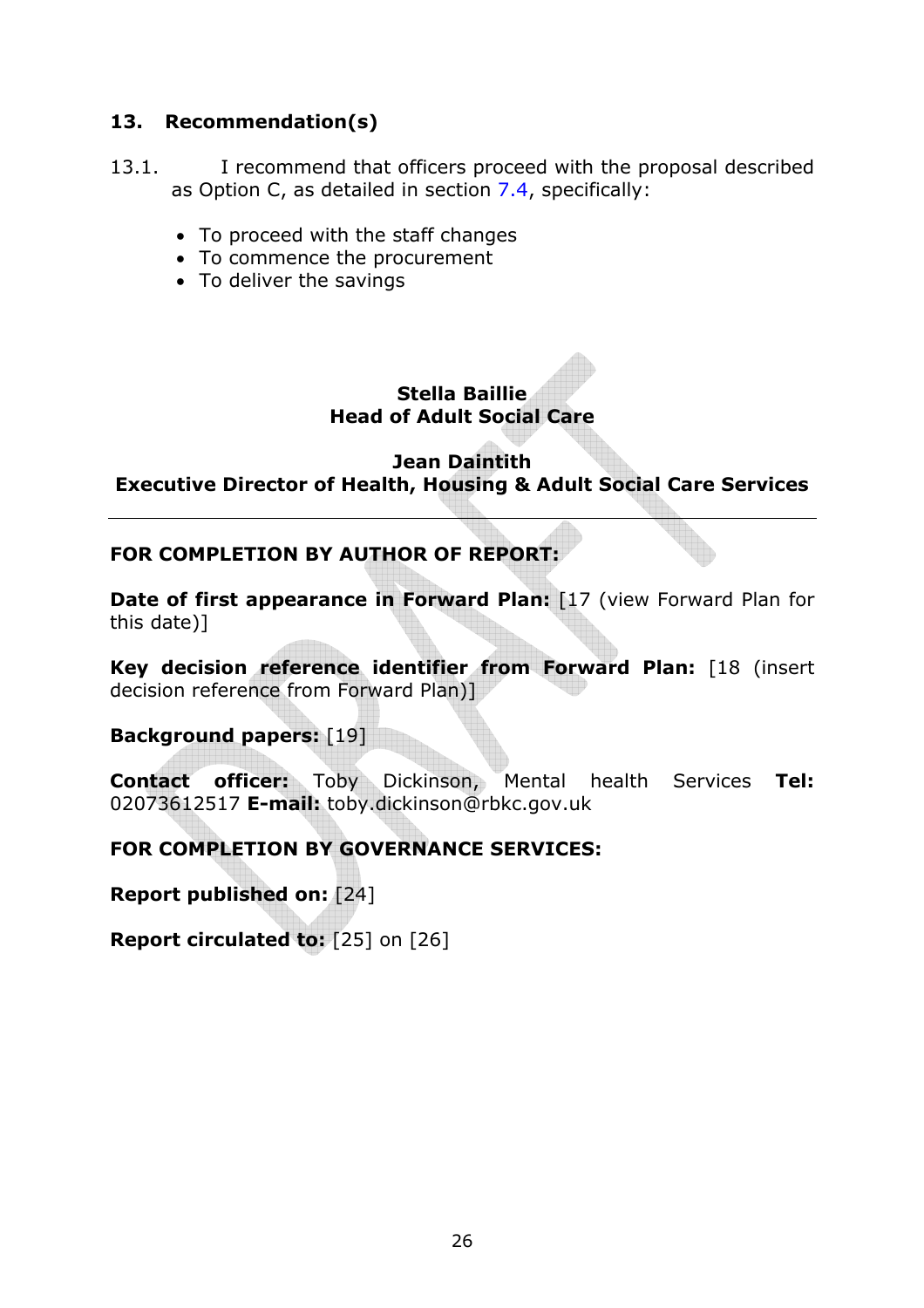### **Appendix 1:**

### **PROPOSED PROCUREMENT OF A NEW MENTAL HEALTH DAY AND OUTREACH SERVICE**

This new service is intended to replace a number of standalone services (some Council-run and two externally commissioned) with a new, integrated model of day and outreach support. It will be delivered by a single external provider, offering a range of flexible inputs and activities with the overall aims of promoting recovery, independence and social inclusion.

This procurement is driven by a number of different factors, all of which need to be addressed fairly urgently. In particular there is a need to:

- Take account of the worsening financial climate and the need to deliver "more for less" – generating savings while supporting more people to achieve better outcomes.
- Adopt a more personalised and person-centred approach and as part of this, to move away from a building-based model to one where support is provided in a wide range of community venues.
- Embed the principle of recovery throughout the service and adopt ways of working that reflect this, so helping more users to access mainstream employment, training and other activities outside of ASC.
- Strengthen our focus on user outcomes, leaving providers with scope and flexibility about how services are organised.
- Develop a service model which supports the implementation of personal budgets for mental health service users
- Improve integration between social care services and secondary care community mental health services.
- Ensure a consistent approach to assessing eligibility for social care under FACS and to offering appropriate services to meet assessed need.
- Attract and support a wider range (and larger numbers) of people with significant mental health needs and to cater better to under-represented groups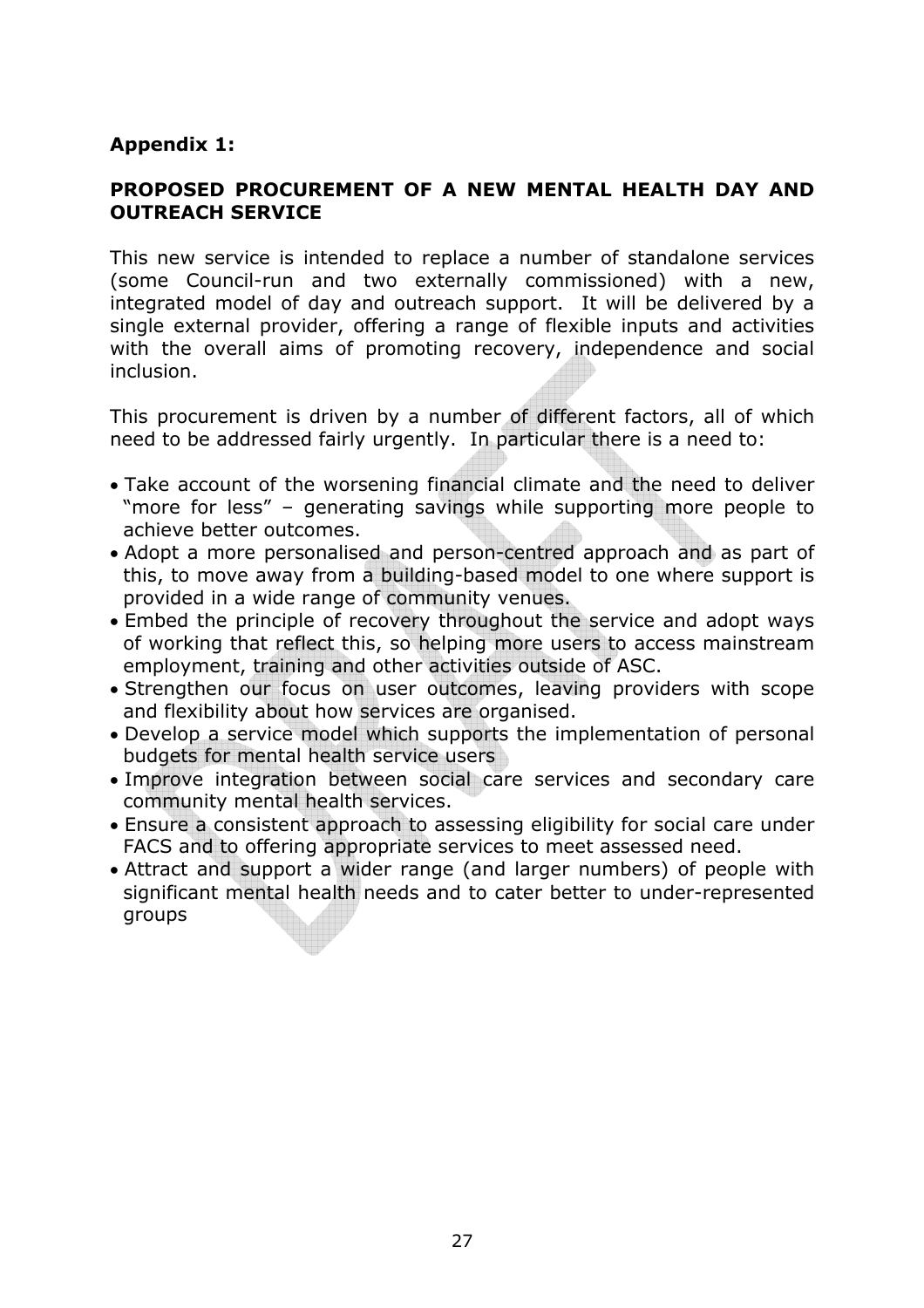## **Current Service Configuration**



## **Procurement assumptions**

The selected contractor will deliver the full range of day, outreach, bridgebuilding and home support functions. Partnership bids will be encouraged so that the provider is able to offer the specialist experience and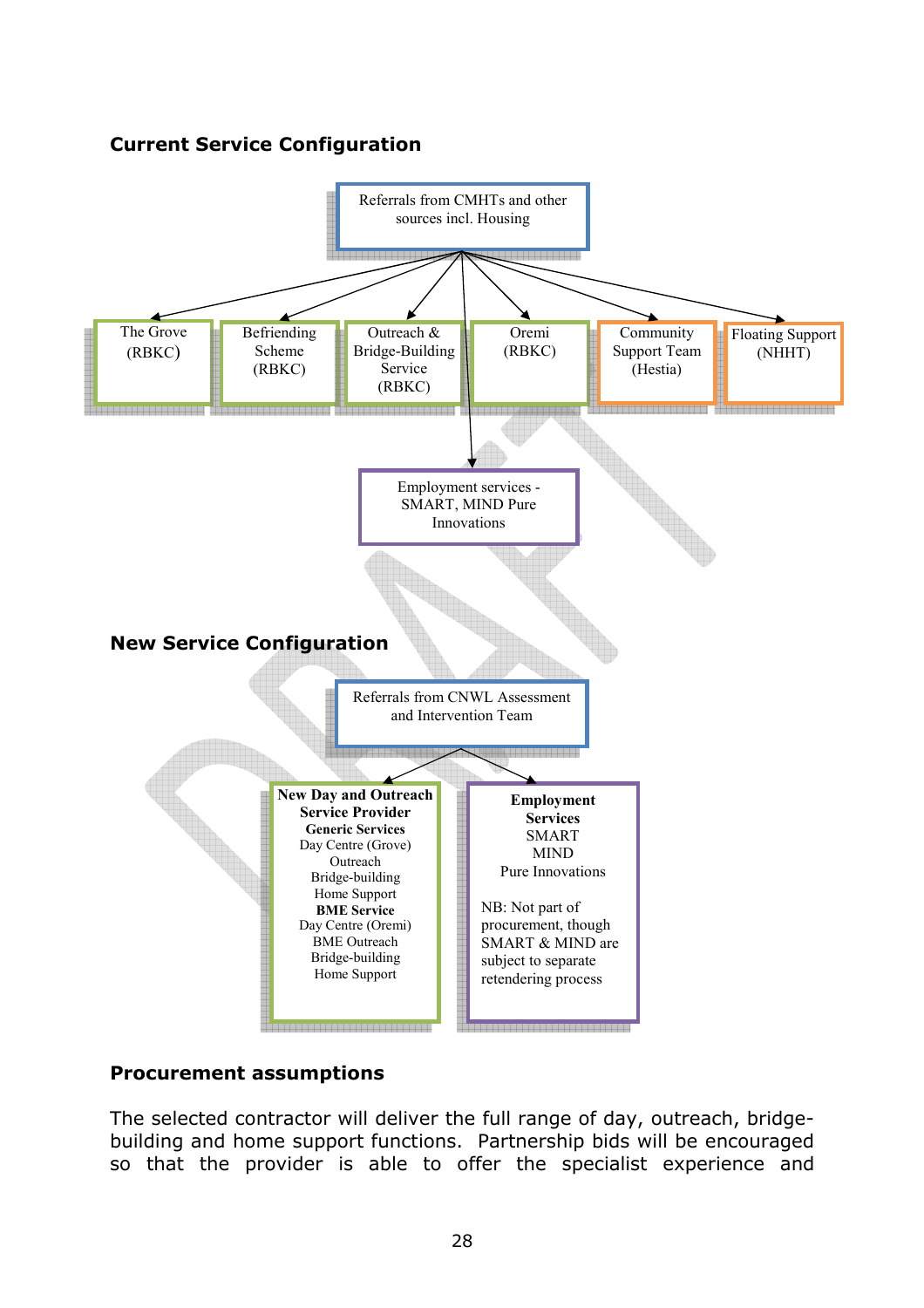knowledge necessary to deliver the BME specific services required in the specification.

The provider will be contracted to deliver a core volume of service, expressed as an average number of direct contact hours per week at an agreed hourly rate. In addition, they will be required to deliver further hours of service subject to demand. The contract will include the capacity to reduce the number of core hours year on year if required.

## **Service Model**

Key features are as follows:

- A single point of referral via the new CNWL Access and Intervention Team.
- Holistic, multi-disciplinary assessment undertaken by this team, incorporating assessment under Fair Access to Care Services (FACS) criteria. Day and outreach support (where needed) is therefore integral to a user's overall statutory care plan and monitored through CPA.
- The day and outreach service is delivered in two distinct phases: a) an initial reablement phase for all new users – intensive work to maximise independence and link people in wherever possible to mainstream activities and services b) if user is still FACS eligible following 3 months reablement, a

personal budget (PB) is allocated and used to pay for a further period of support (see below for timescales).

- Most PBs do *not* involve a direct payment to the service user. Instead they are managed by the day and outreach service provider as Individual Service Funds (ISFs).
- Users select from a wide menu of costed activities and inputs which are charged against their ISF.
- Direct payments available where an activity that would promote a service user's recovery is not on the menu offered by the day and outreach provider (or available more cheaply from another source).
- Personal budgets are agreed on a fixed term basis (max 12 months but often for shorter periods) and can only continue if agreed necessary at a subsequent CPA.

## **Expected benefits**

The model and procurement approach together are designed to:

- Create economies of scale by replacing six small services with a single provider service
- Offer users a more personalised service so improving individual outcomes.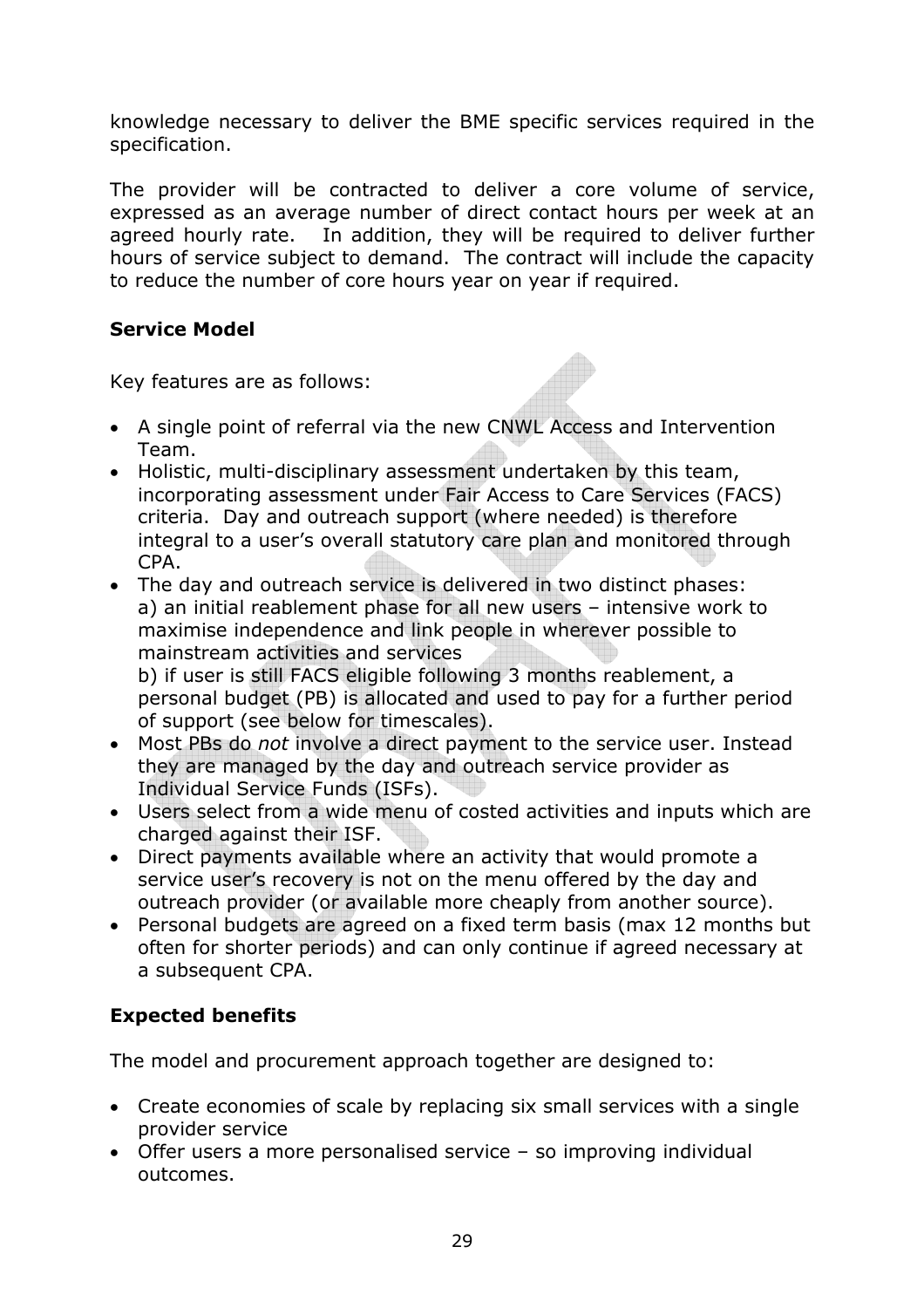- Introduce personal budgets in a way which delivers real choice and control to service users
- Minimise administrative costs associated with direct payments.
- Create a service which is holistic and joined up, removing the problems of fragmentation and duplication that arise when a single package of day and outreach services is delivered by two or more providers, also joining up effectively with CNWL.
- Embed the recovery approach and reduce the number of people receiving long term support.
- Ensure the survival of essential services by offering providers some financial security whilst also exerting strong pressure on them to deliver the sort of services users need and want.
- Enable the provider to deploy staff flexibly, working wherever they are needed rather than in a particular location, so facilitating the move away from wholly centre-based provision.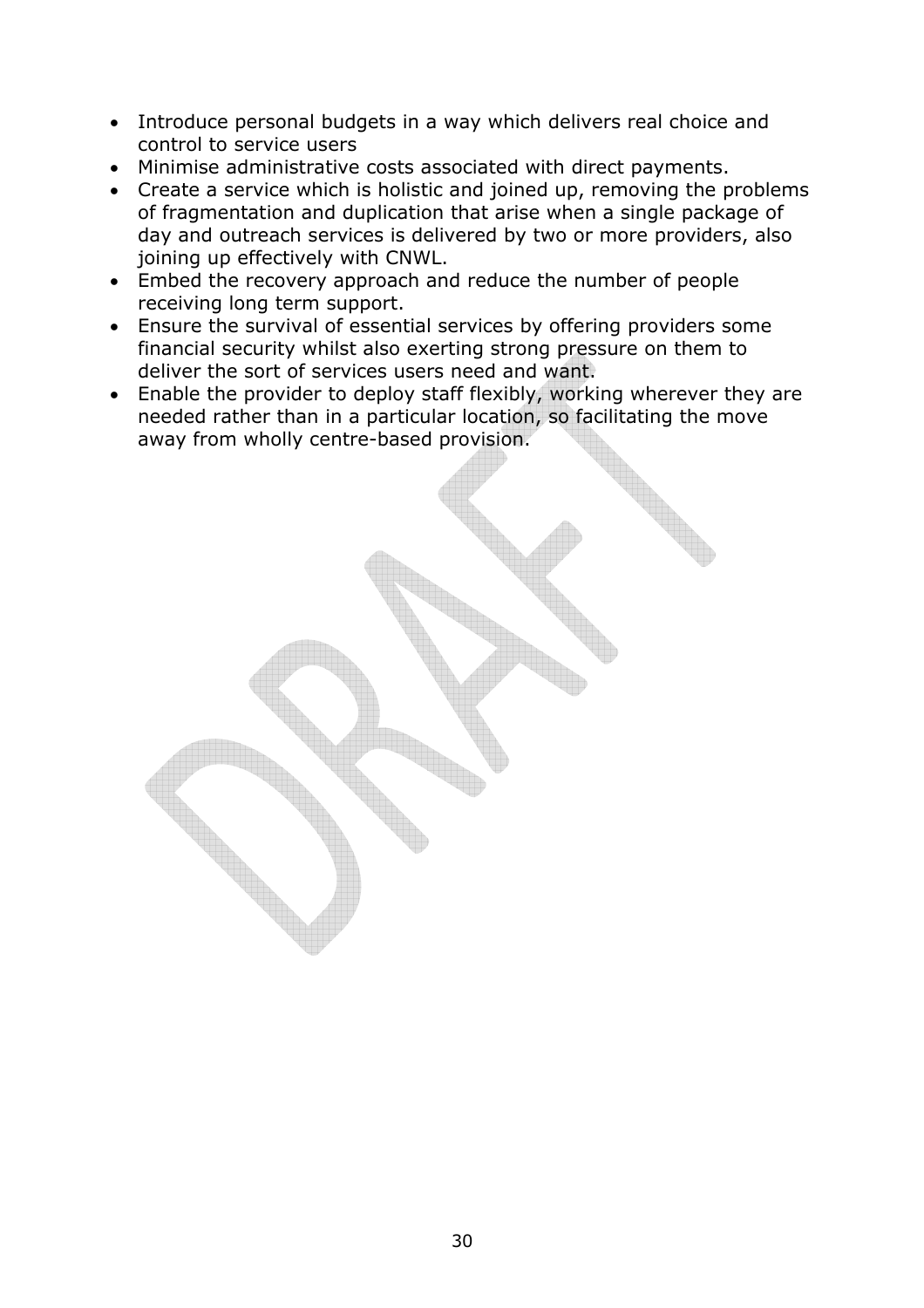### **Appendix 2: How the Service will Help**

### **1. Re-ablement**

**Client A** has severe mental illness but has been living in the community for some time, in their own accommodation and managing part-time employment. As a result of deterioration in his mental health, he has run up debt, there have been concerns from neighbours about noise and the state of his accommodation and he has lost his job.

The service, working in partnership with the lead professional in secondary care, provides 1-1 support with managing finance and access to specialist debt advice services, and with re-establishing a routine for management of his accommodation (help with shopping, cleaning). They liaise with the landlord in relation to the concerns of neighbours, and support him in accessing employment support services.

After 3 months of intense work, he has control over his debt, is managing his accommodation again and engaged with employment support services who are helping him to find alternative employment. He continues to be supported through secondary care, and the case is closed to the Day and Outreach service.

#### **2. Longer Term Support**

**Client B** is a 49 year old woman with a history of chronic depression and alcohol use. She has had employment in the past, but has not worked for many years. She is lives in low support specialist mental health supported accommodation, but is at risk of losing this because of alcohol related anti-social behaviour. She is keen to avoid this and wants to address her alcohol use, but anxious about engaging with specialist detox services.

The service, working in partnership with her dual diagnosis worker support, accompany her to the detox service. They offer person centred planning and through this identify help with retaining her accommodation, improving her financial situation, her physical health and access to further education as areas where she would like support. They help to liaise with the accommodation provider to reduce the risk of losing the accommodation. They signpost to specialist income maximisation and debt advice services, and assist in applications for grants, one of which is to secure a bike to improve her physical fitness. They negotiate with the local college to agree a support package for her, which includes extra time in completing assignments, additional tutorial time, and on occasion a worker present in lectures to assist with note taking because she has intermittent difficulties in concentrating.